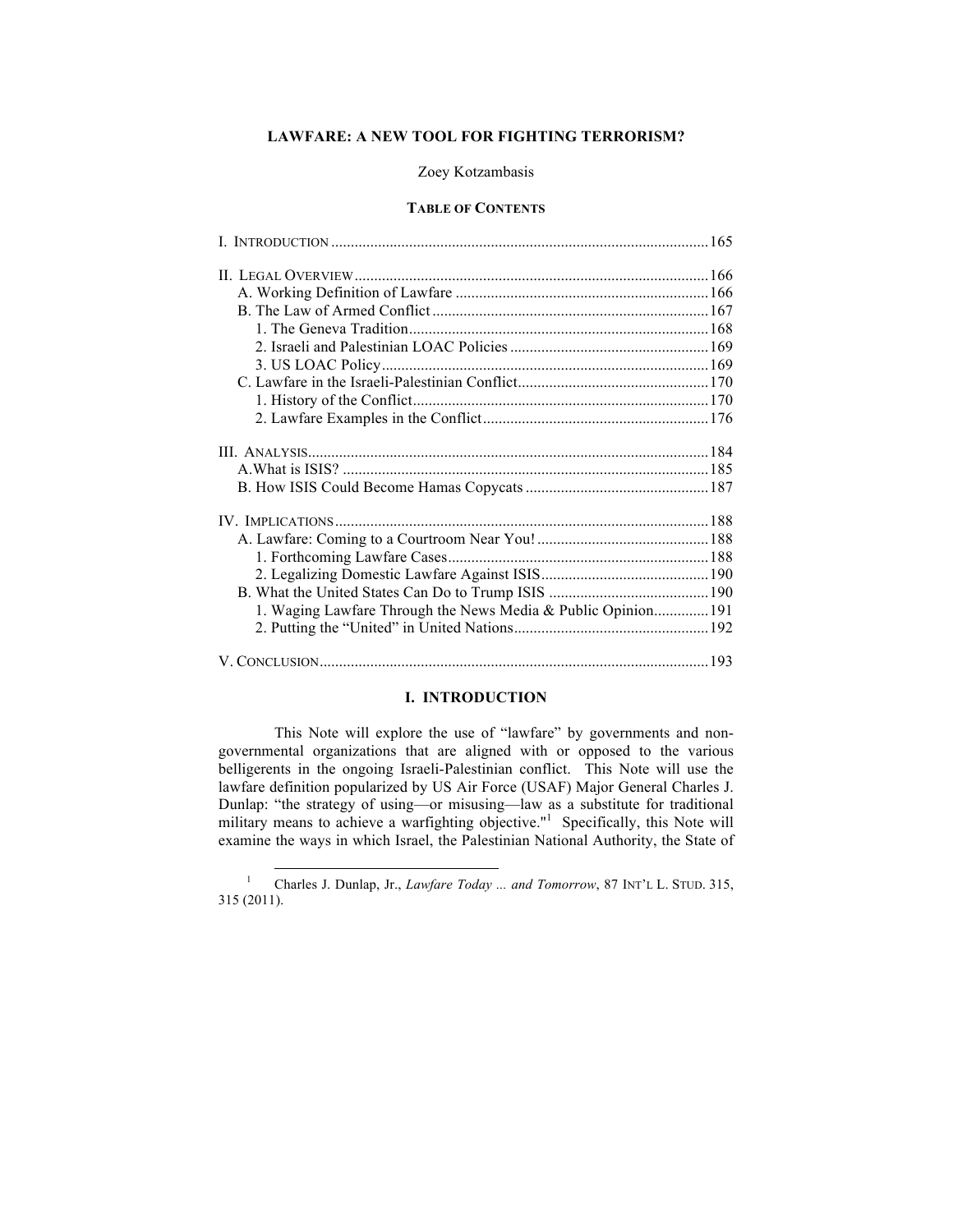Palestine, the United States, and terrorist organizations use lawfare. The lawfare practices discussed will include the use of international organizations and legal venues, war crime allegations, and the influence of public opinion on lawfare.

This Note compares the use of various lawfare tactics by the Israeli government against Hamas to US-led lawfare tactics against Islamic State of Iraq and Syria (ISIS). This Note uses that information to analyze implications that lawfare might have on the on-going conflict between the United States and ISIS. This Note is particularly focused on exploring how ISIS might use or benefit from international organizations and legal venues in ways that Hamas has. Finally, this Note suggests actions the United States can take to combat ISIS in a legal theater.

## **II. LEGAL OVERVIEW**

# **A. Working Definition of Lawfare**

The term "lawfare" in the context of international military conflicts was popularized by USAF Major General Charles J. Dunlap in the late 1990s, when he used the term to describe how the law was starting to alter the nature of warfare.<sup>2</sup> In 2001, on the heels of the 1999 Kosovo campaign, $3$  Dunlap first wrote about lawfare in a working paper for Harvard University's Carr Center, $4$  where Dunlap described lawfare as "the use of law as a weapon of war"<sup>5</sup> and "a method of warfare where law is used as a means of realizing a military objective."<sup>6</sup> Over time, the definition has been refined. For the purposes of this Note, lawfare will be defined as "the strategy of using—or misusing—law as a substitute for traditional military means to achieve an operational objective."<sup>7</sup>

As the world has become more globalized, the relationship between the law and war has evolved—particularly with respect to nations with democratic values, whose people place a high value on the rule of law.<sup>8</sup> Americans, in particular, place a high value on the rule of law, as noted in George Will's characterization of the United States being the "Litigation Nation."<sup>9</sup> Will notes the deep "legal self-consciousness" of Americans and writes that "[t]oday, rights

 <sup>2</sup> Charles J. Dunlap, *Lawfare Today: A Perspective*, 3 YALE J. INT'L AFF. 146, 146

<sup>(</sup>Winter 2008) [hereinafter Dunlap, *Lawfare Today*]. <sup>3</sup> Jack Goldsmith, *Thoughts on "Lawfare"*, LAWFARE BLOG (Sept. 8, 2010, 9:24 PM), https://www.lawfareblog.com/thoughts-lawfare. 4 Charles J. Dunlap, *Lawfare: A Decisive Element of 21st -Century Conflicts?*, 54

JOINT FORCE Q. 34, 35 (3d Quarter 2009) [hereinafter Dunlap, *A Decisive Element*]. <sup>5</sup> Charles J. Dunlap, *Law and Military Interventions: Preserving Humanitarian* 

*Values in 21st Conflicts*, Humanitarian Challenges in Military Intervention Conf. 1, 2 (Nov. 29, 2001), http://people.duke.edu/~pfeaver/dunlap.pdf.<br>
<sup>6</sup> Id. at 4.<br>
<sup>7</sup> Dunlap, *Lawfare Today*, *supra* note 2, at 146.<br>
<sup>8</sup> Dunlap, *A Decisive Element*, *supra* note 4, at 35.<br>
<sup>9</sup> George Will, *Litigation Nation*,

http://www.washingtonpost.com/wp-dyn/content/article/2009/01/09/AR2009010902 353.html.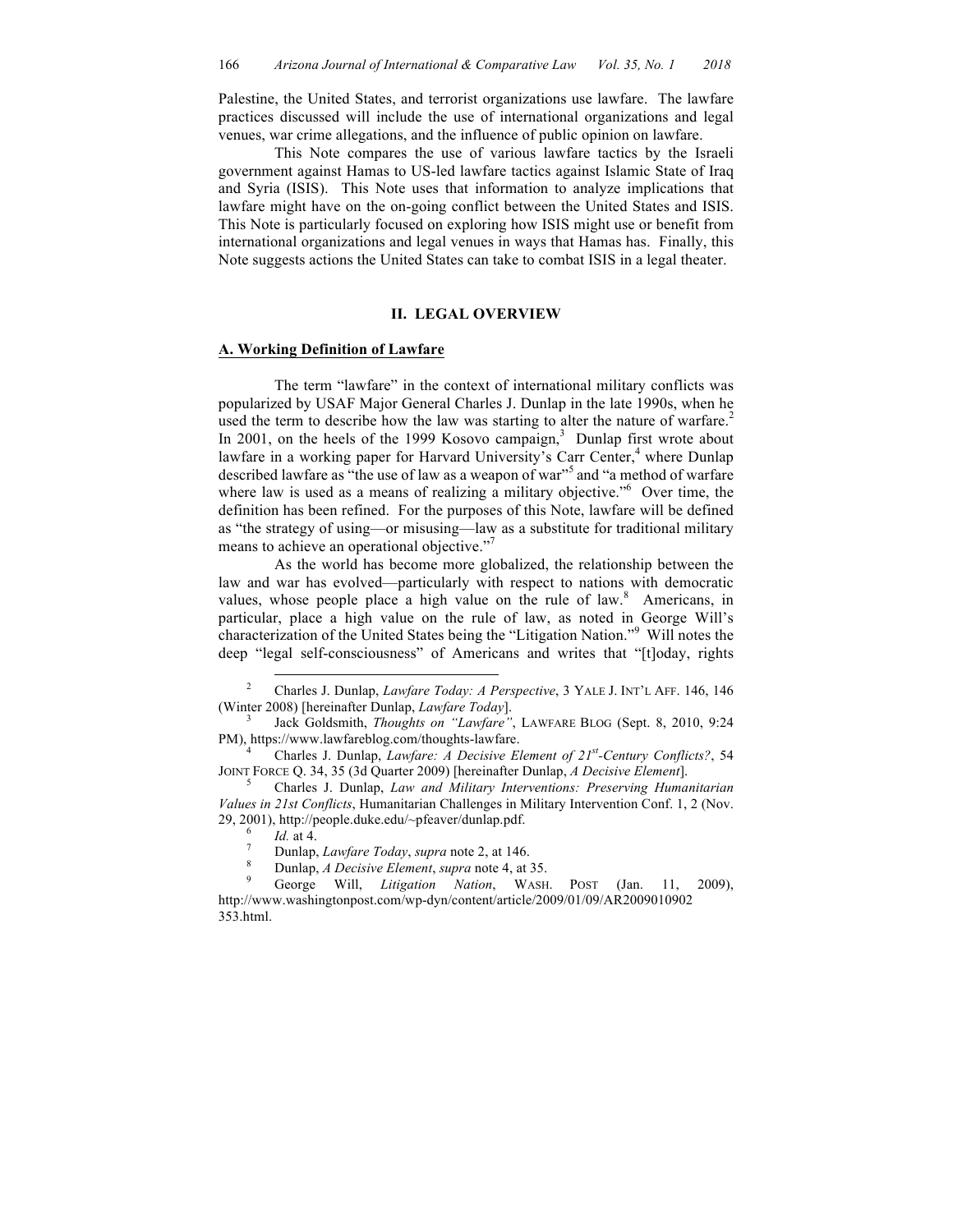increasingly are offensive weapons wielded to inflict demands."<sup>10</sup> While Will's characterization of the prevalence of Americans' legal consciousness is based primarily on civil tort actions, the name "Litigation Nation" is useful in illustrating how important the law is in American life, and why lawfare can be such a powerful tool. In addition to the deep legal consciousness of Americans, international trade and commerce depends upon international law, making the law increasingly more influential and useful as a tool.<sup>11</sup>

While Dunlap's definition of lawfare is the most popular definition, is used in the context of military operations, $12$  and will be used in this Note, the term has been defined differently by journalists and other theorists. In contrast to Dunlap's definition, which is neutral, lawfare has been called "inherently negative" when used to describe "the abuse of Western laws and judicial systems to achieve strategic military or political ends."<sup>13</sup> The pejorative definition of the term has primarily been used by neoconservative and other political groups who view lawfare as being an unfair tool in the pursuit of military and political objectives.<sup>14</sup> Lawfare has come to describe the use of legal instruments such as filing claims against opponents in international courts, using legislation to disadvantage an opponent, and using multimedia platforms to influence public opinion to win support or inspire opposition. The various uses of lawfare reflect the differences among its definitions and are the result of the ever-evolving strategies and instruments of war, particularly with respect to the War on Terror.<sup>15</sup>

# **B. The Law of Armed Conflict**

The law of armed conflict  $(LOAC)$ ,<sup>16</sup> also known as "international humanitarian law" and the "law of war," is the body of law that governs the conduct of belligerents engaged in warfare.17 LOAC "requires that belligerents refrain from employing any kind of degree of violence which is not actually necessary for military purposes" and that they conduct hostilities with regard for principles of

<sup>10</sup> Will, *supra* note 9.<br>
<sup>11</sup> Dunlap, *A Decisive Element*, *supra* note 4, at 35.<br>
Scott Horton, *The Dangers of Lawfare*, 43 CASE W. RES. J. INT'L L. 163, 170<br>
(2010).

<sup>(2010). 13</sup> *What is Lawfare?*, LAWFARE PROJECT, https://thelawfareproject.org/lawfare/whatis-lawfare-1/ (last visited Oct. 18, 2017). <sup>14</sup> Horton, *supra* note 12, at 170. <sup>15</sup> Guy Raz, *Defining the War on Terror*, NPR (Nov. 1, 2006, 12:37 PM),

http://www.npr.org/templates/story/story.php?storyId=6416780.

<sup>16</sup> For the purposes of this Note, the U.S. military definition of LOAC and its policies regarding compliance with LOAC will be used.<br><sup>17</sup> U.S INT'L & OPERATIONAL L. DEP'T, LAW OF ARMED CONFLICT DESKBOOK 8

<sup>(2012),</sup> https://www.loc.gov/rr/frd/Military\_Law/pdf/LOAC-Deskbook-2012.pdf [hereinafter LAW OF ARMED CONFLICT DESKBOOK].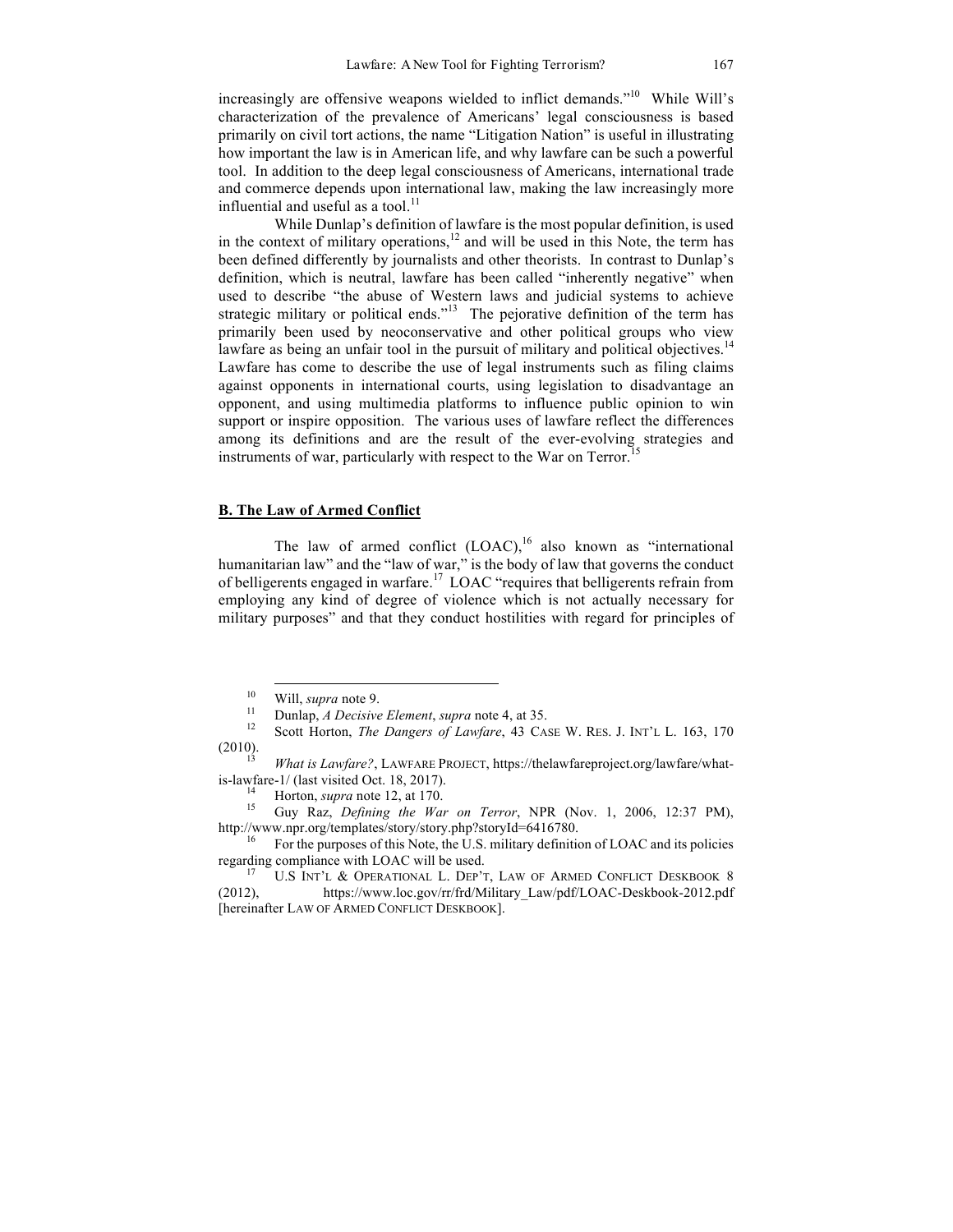humanity and chivalry.<sup>18</sup> Under LOAC are two broad categories of sources of law: (1) "The Hague Tradition," which refers to the various Hague Conventions that regulate the means and methods of warfare (e.g. weapons, targeting decisions, and warfare tactics); and (2) "The Geneva Tradition," which refers to the multiple Geneva Convention treaties and subsequent Protocols that are aimed at protecting the victims of warfare.<sup>19</sup> This Note implicates the Geneva Tradition, as the treatment of civilians in armed conflict is the primary impetus for lawfare in the ongoing Israeli-Palestinian conflict and the War on Terror.

### 1. The Geneva Tradition

The fourth Geneva Convention provides protection to civilians during conflict and defines such protected persons as those who "find themselves, in case of a conflict or occupation, in the hands of a Party to the conflict or Occupying Power of which they are not nationals."<sup>20</sup> However, it is important to note that the next sentence of the treaty states that "[n]ationals of a State which is not bound by the Convention are not protected by  $it''^{21}$  unless such persons are civilians who are in a country that is a party to the armed conflict.<sup>22</sup> This exception is based on the deeply rooted tradition of discrimination or distinction in war—that is, the principle of only directing military attacks at military targets and combatants, and not at civilians.23 The principle of distinction between combatants and civilians was codified in Protocol Additional I ("Protocol I").<sup>24</sup> This principle of LOAC is tested repeatedly by Israeli forces, Hamas fighters, and the parties to the War on Terror.

<sup>&</sup>lt;sup>18</sup> U.S. DEP'T OF THE ARMY, DEPARTMENT OF THE ARMY FIELD MANUAL 27-10: THE LAW OF LAND WARFARE 3 (July 1956), https://www.loc.gov/rr/frd/Military\_Law/pdf/

law\_warfare-1956.pdf.<br>
<sup>19</sup> LAW OF ARMED CONFLICT DESKBOOK, *supra* note 17, at 19–20.<br>
<sup>20</sup> Geneva Convention (IV) Relative to the Protection of Civilian Persons in Time of<br>
War, art. 4, Aug. 12 1949, 75 U.N.T.S. 287.

<sup>&</sup>lt;sup>21</sup> *Id.* 22 LAW OF ARMED CONFLICT DESKBOOK, *supra* note 17, at 107. The Fourth Geneva Convention provides that "the provisions of Part II cover the whole of the populations of the countries in conflict, without any adverse distinction based, in particular, on race nationality, religion or political opinion." *Id.*<br><sup>23</sup> *Id.* at 148. *See also* Protocol Additional I, *infra* note 24.<br><sup>24</sup> Protocol Additional I to the Geneva Conventions of 12 August 1949 and Relating

to the Protection of Victims of Non-International Armed Conflicts, art. 48, June 8, 1977, 1125 U.N.T.S. 3 ("In order to ensure respect for and protection of the civilian population and civilian objects, the Parties to the conflict shall at all times distinguish between the civilian population and combatants and between civilian objects and military objectives and accordingly shall direct their operations only against military objectives.").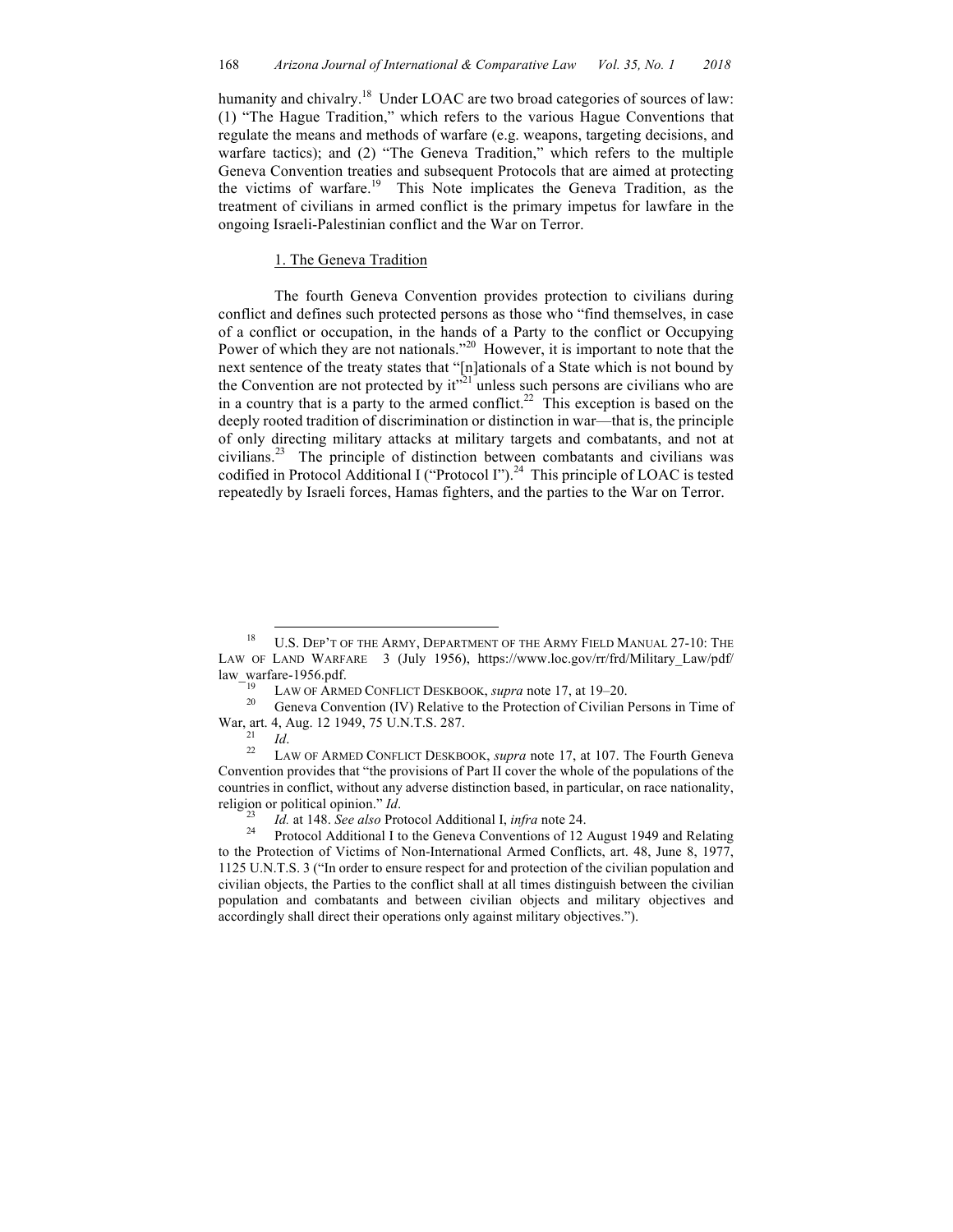#### 2. Israeli and Palestinian LOAC Policies

Israel became a party to the Fourth Geneva Convention in 1949, and Palestine ratified the Convention in 2014,<sup>25</sup> on the same day it ratified Protocol I.<sup>26</sup> However, Israel never ratified Protocol  $I^{27}$ . It is important to note that although the Geneva Conventions and their subsequent protocols are only binding on states that are parties to the treaties, the principles of LOAC are customary international law and the international community expects each state to abide by such principles, regardless of whether the state is a party to the treaties. $^{28}$ 

# 3. US LOAC Policy

Like Israel, the United States ratified the Fourth Geneva Convention in 1949<sup>29</sup> and did not ratify Protocol I despite signing the treaty in 1977.<sup>30</sup> While the Geneva Conventions and Protocols can only bind member states who have ratified those treaties and the United States did not ratify Protocol I, the United States' policy is to "comply with LOAC during all operations, whether international armed conflict, non-international armed conflict, or situations short of armed conflict."<sup>31</sup> The US Department of Defense (DoD) issued a directive that requires all members of the DoD to comply with LOAC in all conflicts, however they are characterized.<sup>32</sup>

 <sup>25</sup> *Treaties, States Parties and Commentaries: Convention (IV) relative to the Protection of Civilian Persons in Time of War*, INT'L COMM. RED CROSS, https://ihldatabases.icrc.org/applic/ihl/ihl.nsf/States.xsp?xp\_viewStates=XPages\_NORMStatesPartie s&xp\_treatySelected=380 (last visited Oct. 18, 2017) [hereinafter ICRC: Convention (IV)]. <sup>26</sup> *Treaties, States Parties and Commentaries: Protocol Additional to the Geneva* 

*Conventions of 12 August 1949*, INT'L COMM. RED CROSS, https://ihl-databases.icrc.org/ applic/ihl/ihl.nsf/States.xsp?xp\_viewStates=XPages\_NORMStatesParties&xp\_treatySelect ed=470 (last visited Oct. 18, 2017) [hereinafter ICRC: Protocol I].<br><sup>27</sup> *Id.* 28 HURST HANNUM ET AL., INTERNATIONAL HUMAN RIGHTS: PROBLEMS OF LAW,

POLICY, AND PRACTICE 202–59 (6th ed. 2017). A party may only relieve itself of its obligation to follow customary international law (CIL) if the party has repeatedly objected to the particular part of the CIL that they do not wish to follow. *Id.* Neither Hamas nor Israel have repeatedly objected to the CIL norm of discriminating between civilians and belligerents in warfare. Thus, both Hamas and Israel are bound by the CIL principle of distinction/discrimination.<br><sup>29</sup> ICRC: Convention (IV), *supra* note 25.<br><sup>30</sup> ICRC: Protocol I, *supra* note 26; *Treaties, States Parties and Commentaries:* 

*Protocol Additional: Signatory States*, INT'L COMM. RED CROSS, https://ihldatabases.icrc.org/applic/ihl/ihl.nsf/States.xsp?xp\_viewStates=XPages\_NORMStatesSign& xp\_treatySelected=470 (last visited Oct. 18, 2017) (noting how the United States was joined by Iran and Pakistan in signing Protocol I in 1977, but neither of those three states ratified the treaty).

<sup>&</sup>lt;sup>31</sup> LAW OF ARMED CONFLICT DESKBOOK, *supra* note 17, at 27.<br><sup>32</sup> U.S. Dep't of Defense, Directive 2311.01E: DOD LAW OF WAR PROGRAM 2 (May 9, 2006), http://www.dtic.mil/whs/directives/corres/pdf/231101e.pdf.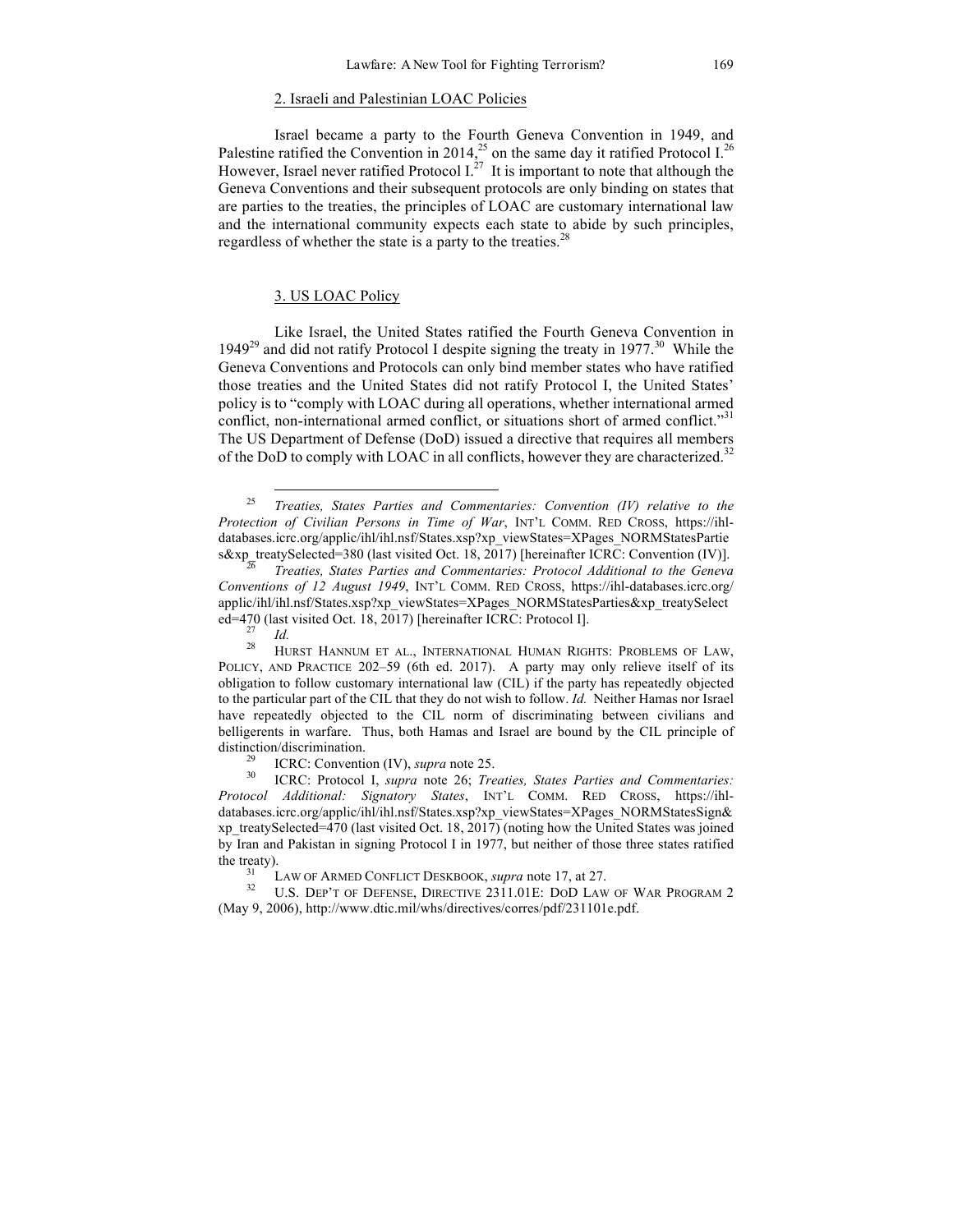This is significant because that policy requires the US military to treat all belligerents in compliance with LOAC, even if the belligerents are not U.N. member states, or states at all.<sup>33</sup> The Directive's adherence to the principle of distinguishing civilians from combatants to protect civilians demonstrates a commitment to LOAC, despite the United States' refusal to join the 174 states that have ratified Protocol I.<sup>34</sup>

#### **C. Lawfare in the Israeli-Palestinian Conflict**

Consistent with varying definitions of lawfare, there are various forms of lawfare that have been utilized in the Middle East by state actors, non-government organizations (NGOs), and international organizations.

# 1. History of the Conflict

#### a. The Palestine Mandate

At the start of World War I, the region of Palestine (which encompasses modern-day Israel and Palestinian territories) was controlled by the Ottoman Empire,<sup>35</sup> which was at war with Great Britain.<sup>36</sup> As part of its strategy to defeat the Ottoman Empire and its allies, Great Britain made two promises.<sup>37</sup> one to the Arabs who constituted the vast majority of the population of Palestine, and another to leaders of the European Zionist movement.<sup>38</sup> First, the British promised the Arabs independence in exchange for an Arab revolt against the Ottoman Turks.<sup>39</sup> Two years later, the British endorsed the Balfour Declaration,<sup>40</sup> which pledged

2016). <sup>36</sup> Michael Lynk, Book Note, 48 OSGOODE HALL L. J. 669, 669 (2011) (reviewing VICTOR KATTAN, FROM COEXISTENCE TO CONQUEST: INTERNATIONAL LAW AND THE ORIGINS OF THE ARAB-ISRAELI CONFLICT, 1891-1949 (2009)). 37 *Id*. <sup>38</sup> *Id.*; *Zionism*, BRITANNICA ACADEMIC, http://academic.eb.com.ezproxy2.library.

arizona.edu/levels/collegiate/article/78399 (last updated June 9, 2015). <sup>39</sup> Lynk, *supra* note 36. The series of letters exchanged between McMahon and Ibn

Ali came to be known as the McMahon-Hussein Correspondence. Great Britain's promise to recognize and support Arab independence was memorialized in Sir McMahon's October 24, 1915 letter to Hussein. *See The McMahon-Hussein Correspondence (July 14, 1915– March 10, 1916)*, UNIV. OF DEL., http://www1.udel.edu/History-old/figal/Hist104/assets/pdf/ readings/13mcmahonhussein.pdf (last visited Oct. 18, 2017).<br><sup>40</sup> The Balfour Declaration refers to a Nov. 2, 1917 letter written by the British

Foreign Secretary, Lord Balfour, to Lord Rothschild, who was a leading Zionist figure in Great Britain at the time.

<sup>33</sup> U.S. DEP'T OF DEFENSE, DIRECTIVE 2311.01E, *supra* note 32. <sup>34</sup> ICRC: Protocol I, *supra* note 26. <sup>35</sup> Malcolm E. Yapp & Stanford J. Shaw, *Ottoman Empire*, ENCYCLOPEDIA BRITANNICA, https://www.britannica.com/place/Ottoman-Empire (last updated Aug. 1, 2016).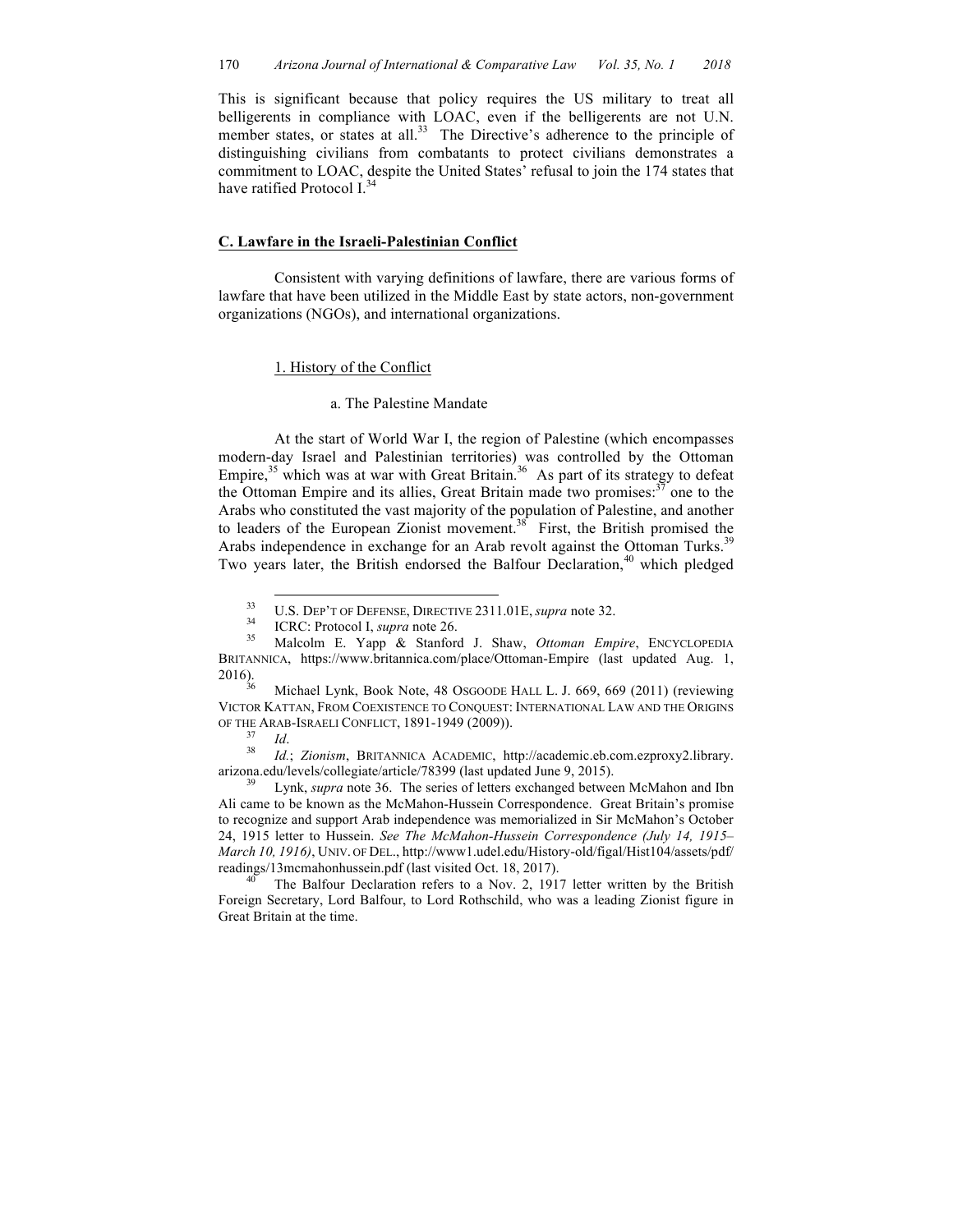support for "the establishment in Palestine of a national home for the Jewish people" and that "nothing shall be done which may prejudice the civil and religious rights of existing non-Jewish communities in Palestine, or the rights and political status enjoyed by Jews in any other country.<sup>41</sup>

After defeating the Ottoman Turks in World War I, the British won control over Palestine and sought to formalize their control by establishing a mandate.<sup>42</sup> Mandatory Palestine was drawn up in 1920 and was adopted in 1922.<sup>43</sup> The Mandate formally authorized the British to control "the territory of Palestine," pursuant to Article 22 of the Covenant of the League of Nations.<sup>44</sup> During British rule, immigration of European Jews increased significantly, as "the Jewish population grew from 8 per cent in 1917 to 31 per cent by 1946," due largely to British support of the Zionist movement.<sup>45</sup> The promise of Arab independence and the promise of supporting a Jewish state were incompatible, as support for a Jewish state required that the area under the Mandate be ruled by Zionist sympathizers, which the Arabs in the area were not. $46$ 

The years of British rule saw periodic violence and the British slowly came to realize that governing Palestine under the Mandate proved to be a much more difficult task than they had anticipated.<sup>47</sup> In 1939, Great Britain adopted a policy paper known as the White Paper, which became the governing policy for Mandatory Palestine.<sup>48</sup> The White Paper called for the establishment of an independent Palestinian state within 10 years "in which Arabs and Jews share government in such a way as to ensure that the essential interests of each community are safeguarded,"<sup>49</sup> along with a significant reduction of Jewish immigration.<sup>50</sup>

At the close of World War II, the British found themselves in a quandary: they did not want to diverge from the policies emulated in the White Paper, but in the face of millions of displaced Jews after the Holocaust, faced mounting public pressure to allow displaced Jews to move to Mandatory Palestine.<sup>51</sup> Despite pressure from the Anglo-American Committee of Inquiry, which recommended in 1946 that the British allow 100,000 displaced Jews who were victims of Nazi

<sup>&</sup>lt;sup>41</sup> Letter from Lord Arthur James Balfour, the British Foreign Sec'y, to Lord Rothschild (Nov. 2, 1917) (on file at http://www.mfa.gov.il/mfa/foreignpolicy/peace/guide/ pages/the%20balfour%20declaration.aspx). <sup>42</sup> Noah Rayman, *Mandatory Palestine: What It Was and Why It Matters*, TIME (Sept.

<sup>29, 2014),</sup> http://time.com/3445003/mandatory-palestine/.<br>
<sup>43</sup> *Id.*<br>
<sup>44</sup> The Mandate for Palestine, July 24, 1922.<br>
<sup>45</sup> Lynk, *supra* note 36, at 672.<br>
<sup>46</sup> *Id.*<br>
<sup>47</sup> Yoram Dinstein, *The Arab-Israeli Conflict from t* 

*Law*, 43 UNIV. OF NEW BRUNSWICK L.J. 301, 305 (1994).<br>
<sup>48</sup> *Id.*<br>
<sup>49</sup> *British White Paper of 1939*, § 1 (Nov. 1, 1938).<br>
<sup>50</sup> *Id.* § II.<br>
Dinstein *supra* note 47, at 305–06.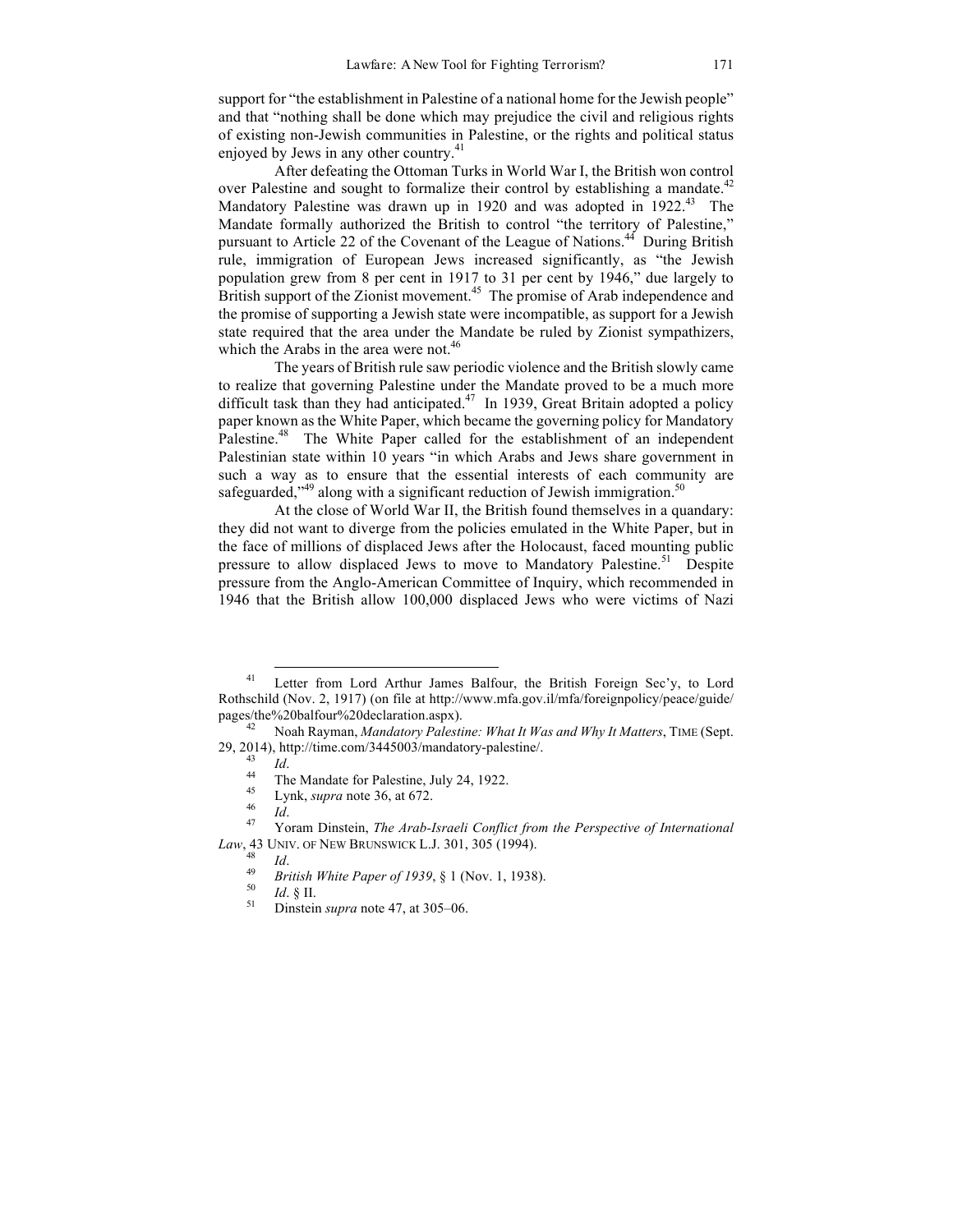persecution during the Holocaust to emigrate to Mandatory Palestine,<sup>52</sup> the British refused and continued to follow the White Paper policy of limiting immigration.<sup>53</sup>

## b. The Partition Resolution & Israeli Independence

In 1947, the United Nations General Assembly called for the end of the Mandate and for the creation of two independent states, one Jewish and one Arab.<sup>54</sup> This Partition Resolution provided for the establishment of the two independent states, which were to be linked economically, and a Special International Regime for the City of Jerusalem.<sup>55</sup> The Zionists accepted the resolution, but because General Assembly resolutions are not legally binding and cannot create a state, the Arabs were free to reject the resolution.<sup>56</sup> Arabs overwhelming rejected the Partition Resolution and, in response, a civil war in Palestine between the Arabs and Jews broke out the day after the United Nations passed the Resolution. <sup>57</sup> The civil war continued from November 20, 1947 to May 1948, when Jewish leaders declared victory and their independence as the State of Israel.<sup>58</sup>

Hours after the State of Israel declared independence on May 15, 1948, the Jewish state was invaded by five Arab armies from Jordan, Egypt, Lebanon, Syria, and Iraq.59 The war ended with a series of armistice agreements between Israel and four of the five invading countries: Jordan, Egypt, Lebanon, and Syria.<sup>60</sup> The fifth invading country, Iraq, never agreed to an armistice with Israel and instead withdrew its army because it did not share physical borders with the new state of Israel. $61$  Therefore, there has never been a treaty or agreement to cease hostilities between these two nations. Unsurprisingly, there have been several military clashes between Iraq and Israel since 1948.<sup>62</sup>

- 
- 

Lebanon 42 U.N.T.S. at 287; Israel-Syria 42 U.N.T.S. at 327.<br><sup>61</sup> Dinstein, *supra* note 47, at 308.<br><sup>62</sup> *Id.* ("Israel and Iraq clashed militarily on several occasions in the post-1948 era:

mutual bombing raids in 1967; the Iraqui expeditionary force which stopped the Israeli army at the gates of Damascus in 1973; Israel's destruction of an Iraqui nuclear reactor in 1981; and, most recently, Iraq launched Scud missiles at Israeli population centres in 1991.").

 <sup>52</sup> *Anglo-American Committee of Inquiry*, ch.1 (Apr. 20, 1946). The Anglo-American Committee on Inquiry was comprised of members appointed by the United States and the United Kingdom, and was convened on January 4, 1946, to "examine the political, economic and social conditions in Palestine as they bear upon the problem of Jewish immigration and settlement therein and the well-being of the peoples now living therein." *Id.* at preface.<br>
<sup>53</sup> Dinstein *supra* note 47, at 306.<br>
<sup>54</sup> G.A. Res. 181 (II)(I)(A), pt. 1 (Nov. 29, 1947).<br>
<sup>55</sup> *Id.*<br>
<sup>56</sup> Dinstein, *supra* 

Independence, five Arab armies invaded the newly born Sate. The invasion transformed the conflict from a civil war to an international (interstate) war.").<br><sup>59</sup> *Id.* at 307–08.<br><sup>60</sup> Israel-Jordan in 42 U.N.T.S. at 303; Israel-Egypt in 42 U.N.T.S. at 251; Israel-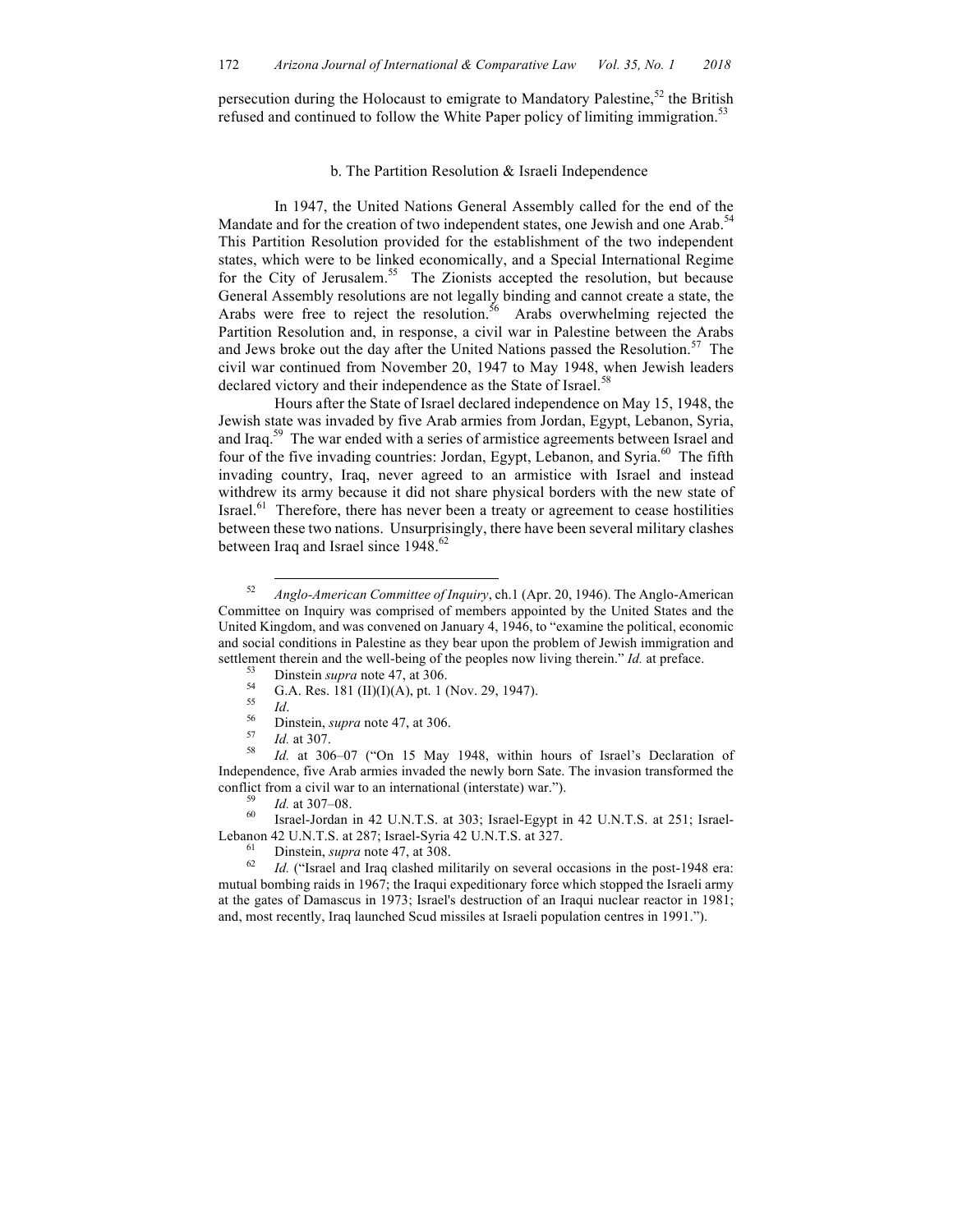Despite the Armistice Agreement between Israel and Egypt, tensions eventually manifested in an Egyptian blockade of Eilat—a vital port for Israel when Egyptian President Nasser nationalized the Suez Canal and brought the waterway under Egyptian control.<sup>63</sup> Because the Suez Canal was owned largely by British and French interests, both nations responded to the nationalization and blockade by agreeing to help Israel.<sup>64</sup> After Great Britain and France intervened, a UN Emergency Force was assigned to the area in December 1956, prompting the Israeli forces to withdraw in March  $1957$ .<sup>65</sup> This ordeal came to be known as the Suez Crisis and is seen as an Arab victory by Egyptians.<sup>66</sup>

# c. The Six-Day War

Arabs and Israelis again clashed militarily in June 1967 when President Nasser mobilized forces in the Sinai, requested that the UN forces leave, and blockaded the port city of Eilat once more, all to demonstrate support for Syria.<sup>67</sup> Days later, King Hussein of Jordan placed Jordanian forces under Egyptian command, in support of the Egyptian blockade.<sup>68</sup> Iraq joined with Egypt and Jordan shortly thereafter.<sup>69</sup> This apparent mobilization of three Arab nations that Israel had previously been at war with prompted Israel to respond defensively, in fear of annihilation.

On June 5, 1967, Israel executed a preemptive air assault that destroyed over 90 percent of the Egyptian air force, and launched a similar assault that debilitated the Syrian air force.<sup>70</sup> After incapacitating the Egyptian air force, Israel was able to overwhelm Egyptian ground forces within three days, resulting in the Israeli occupation of the Gaza Strip and all of the Sinai Peninsula up to the east bank of the Suez.<sup>71</sup> Jordanian forces shelled West Jerusalem on June 5, and were swiftly defeated by an Israeli counterattack.<sup>72</sup> On June 7, Israel was able to drive out Jordanian forces from Jerusalem and most of the West Bank. <sup>73</sup> Israel and Jordan then accepted a ceasefire agreement called for by the UN, and Egypt accepted the following day.<sup>74</sup> Syria, however, continued to shell northern Israel until Israel

 <sup>63</sup> *Arab-Israeli wars*, BRITANNICA ACADEMIC (last updated Oct. 23, 2009), http://academic.eb.com.ezproxy1.library.arizona.edu/levels/collegiate/article/8143 (last updated Oct. 23, 2009).<br>
<sup>64</sup> *Id.*<br>
<sup>66</sup> *Id.*<br>
<sup>67</sup> *Six-Day War*, BRITANNICA ACADEMIC, http://academic.eb.com.ezproxy1.library.

arizona.edu/levels/collegiate/article/470946 (last updated Apr. 30, 2015).<br>
<sup>68</sup> *Id.*<br>
<sup>70</sup> *Id.*<br>
<sup>71</sup> *Id.*<br>
<sup>72</sup> *Six-Day War*, *supra* note 67.<br>
<sup>73</sup> *Id.*<br>
<sup>74</sup> *Id.*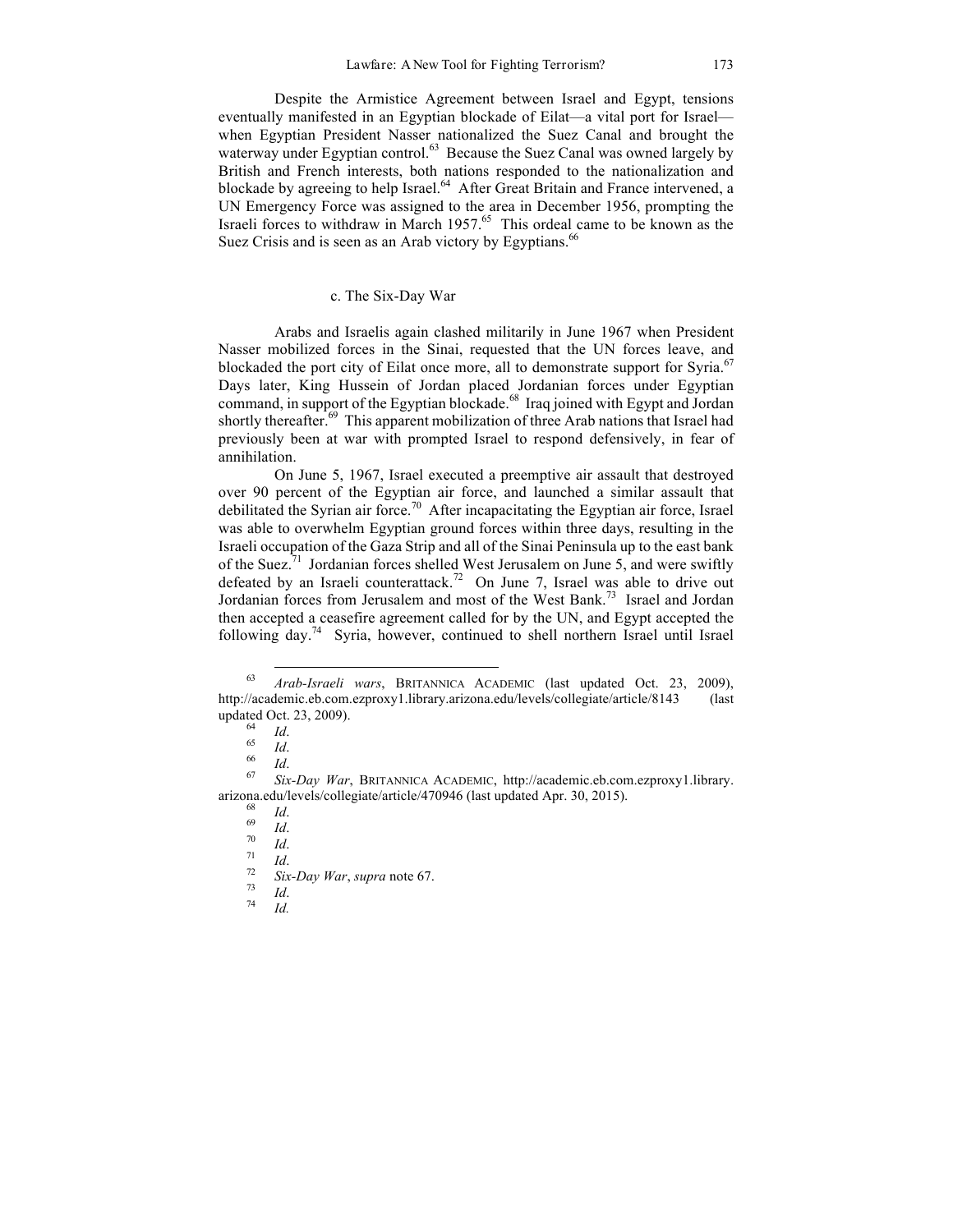attacked and captured the Golan Heights from Syrian forces on June 9, which prompted Syria's acceptance of the ceasefire the next day.<sup>75</sup> The Arab nations suffered disastrous casualties: more than 11,000 Egyptians; 6,000 Jordanians; and 1,000 Syrians were killed.<sup>76</sup> In contrast, Israel suffered only 700 casualties total.<sup>77</sup> Moreover, the Six-Day War turned hundreds of thousands of Arabs into refugees, in addition to bringing more than one million Palestinians under Israeli rule.<sup>78</sup>

Several other hostilities have occurred since—most notably the Yom Kippur War of 1973, in which Egypt and Syria launched an attack on Israeli forces that occupied the Sinai Peninsula and Golan Heights. <sup>79</sup> Israel prevailed, but not without suffering major losses.<sup>80</sup> In November 1977, Egypt formally recognized Israel as a sovereign nation through the Camp David Accords, which was negotiated with help from the United States, in Jerusalem.<sup>81</sup>

## d. The Era of Hamas

The next major escalation between Palestinians and Israelis was the First Intifada (uprising) in December 1987, in which Palestinians revolted in Israelioccupied Palestinian territories.<sup>82</sup> The Muslim Brotherhood in Gaza also formed Hamas—an Islamic Resistance Movement with the dual purpose of executing armed conflicts against Israel and providing social welfare programs to Palestinians.<sup>83</sup> Hamas described itself in its charter as being dedicated to the destruction of Israel and committed to the establishment of an Islamic society in the region instead.<sup>84</sup> Hamas was, unsurprisingly, violent towards Israel and continues to launch attacks on Israelis today.<sup>85</sup> In 1993, the Israeli Prime Minister, Yitzhak Rabin, and PLO leader Yasser Arafat, signed the Oslo Accords, agreeing to recognize the existence of the other.<sup>85</sup> Despite the peace agreements of the Oslo Accords, Hamas continued to attack Israelis with multiple suicide bombings.<sup>86</sup>

<sup>75</sup> *Six-Day War*, *supra* note 67. <sup>76</sup> *Id*. <sup>77</sup> *Id*. <sup>78</sup> *Id*. <sup>79</sup> *Israel Profile – Timeline*, BBC (Apr. 19, 2016), http://www.bbc.com/news/world-

middle-east-29123668.<br>
<sup>80</sup> *Id.*<br>
<sup>81</sup> *Id.*<br>
<sup>83</sup> *Profile: Hamas Palestinian movement*, BBC (July 11, 2014)

http://www.bbc.com/news/world-middle-east-13331522.<br><sup>84</sup> THE COVENANT OF THE ISLAMIC RESISTANCE MOVEMENT (Aug. 18, 1988), *translated in Hamas Covenant 1988*, THE AVALON PROJECT, http://avalon.law. yale.edu/20th\_century/hamas.asp. <sup>85</sup> *Id.* <sup>85</sup> *Shattered Dreams of Peace: The Negotiations*, PBS, http://www.pbs.org/wgbh/

pages/frontline/shows/oslo/negotiations/ (last visited Nov. 17, 2016). <sup>86</sup> *CFR Backgrounders: Hamas*, COUNCIL ON FOREIGN REL., http://www.cfr.org/israel/

hamas/p8968 (last visited Nov. 17, 2016).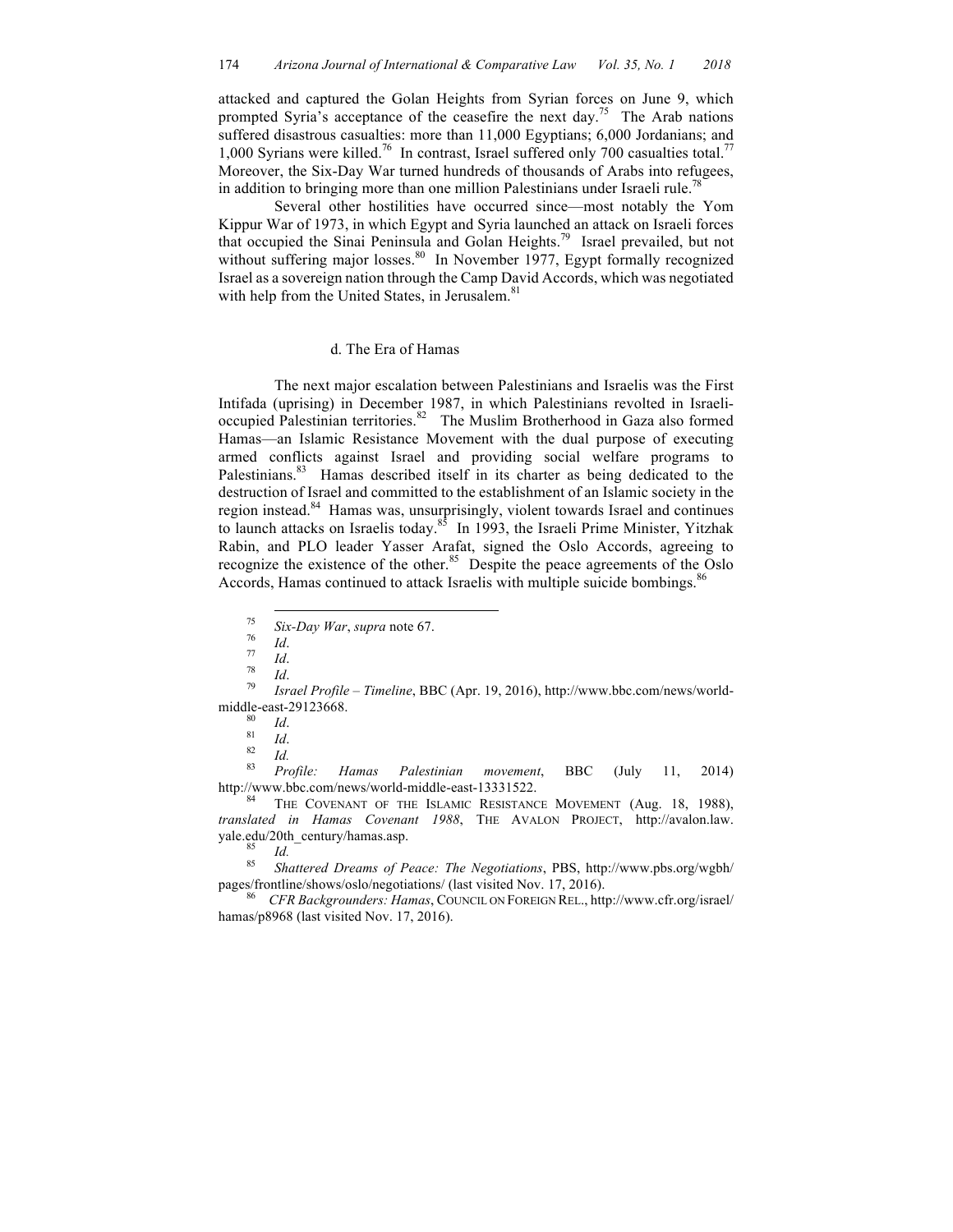In 1997, the United States designated Hamas as a foreign terrorist organization (FTO), citing Hamas's continued attacks on Israeli civilians. $87$  The classification of a group as an FTO carries economic consequences, as the designation bars any person subject to American jurisdiction from providing such organizations with "material support or resources."<sup>88</sup> This means that the United States has criminalized all financial and logistical (or otherwise material) assistance to Hamas.

Sporadic violence continued throughout the 1990s and eventually erupted into the Second Intifada in the fall of 2000 when Palestinian protests became violent following Israeli leader Ariel Sharon's visit to a holy site in Jerusalem known as the Temple Mount to Jews (known as the Al-Haram al-Sharif to Muslims). 89 Violence continued into 2005, and attacks were launched by both Hamas and the Israel Defense Forces (IDF),  $90$  resulting in the deaths of civilians on both sides. <sup>91</sup> Because of the continued violence, Israel began to construct its West Bank barrier in June 2002, with the aim of keeping Palestinian suicide bombers out of Israel.<sup>92</sup> However, in July 2004, the International Court of Justice issued an advisory opinion declaring the wall illegal and calling for Israel to remove the wall.<sup>93</sup> On the diplomatic side of the conflict, several peace agreements brokered by the European Union, United Nations, Russia, and the United States broke down.<sup>94</sup> Eventually, Palestinian and Israeli leaders declared a truce after a summit in Egypt, with both sides expressing hope that the truce would lead to a new era of peace.<sup>95</sup> However, just two days later, Hamas declared that the group was not bound by the ceasefire and began to fire dozens of mortars and rockets at an Israeli settlement.<sup>96</sup>

In 2006, Hamas won the Palestinian parliamentary elections and the violence between the group and Israeli forces escalated once again.<sup>97</sup> Kidnappings, full-scale IDF invasions into Gaza, Israeli air strikes, the capture of prisoners on

*See About Ministry of Defense*, ISRAEL MINISTRY OF DEF., http://www.mod.gov.il/About/ Pages/about\_mod.aspx (last visited Oct. 18, 2017). <sup>91</sup> *See Al-Aqsa Intifada Timeline*, BBC NEWS, http://news.bbc.co.uk/2/hi/middle\_

east/3677206.stm (last updated Sept. 29, 2004).

<sup>92</sup> *Id*. 93 Legal Consequences of the Construction of a Wall in Occupied Palestinian Territory, Advisory Opinion, 2004 I.C.J. Rep. 883, ¶ 145 (July 9). Note: the wall has not been removed. 94 *Al-Aqsa Intifada Timeline*, *supra* note 91*. <sup>95</sup> Id.* <sup>96</sup> *Id.* <sup>97</sup> *Israel Profile—Timeline*, *supra* note 79.

<sup>&</sup>lt;sup>87</sup> *CFR Backgrounders: Hamas, supra* note 86.<br><sup>88</sup> 18 U.S.C.A. § 2339(A) (2009) ("[T]he term 'material support or resources' means any property, tangible or intangible, or service, including currency or monetary instruments or financial securities, financial services, lodging, training, expert advice or assistance, safehouses, false documentation or identification, communications equipment, facilities, weapons, lethal substances, explosives, personnel (1 or more individuals who may be or include oneself), and transportation, except medicine or religious materials.").<br><sup>89</sup> *Israel Profile—Timeline, supra* note 79.<br><sup>90</sup> The IDF is the Israeli Defense Forces, which is the military for the State of Israel.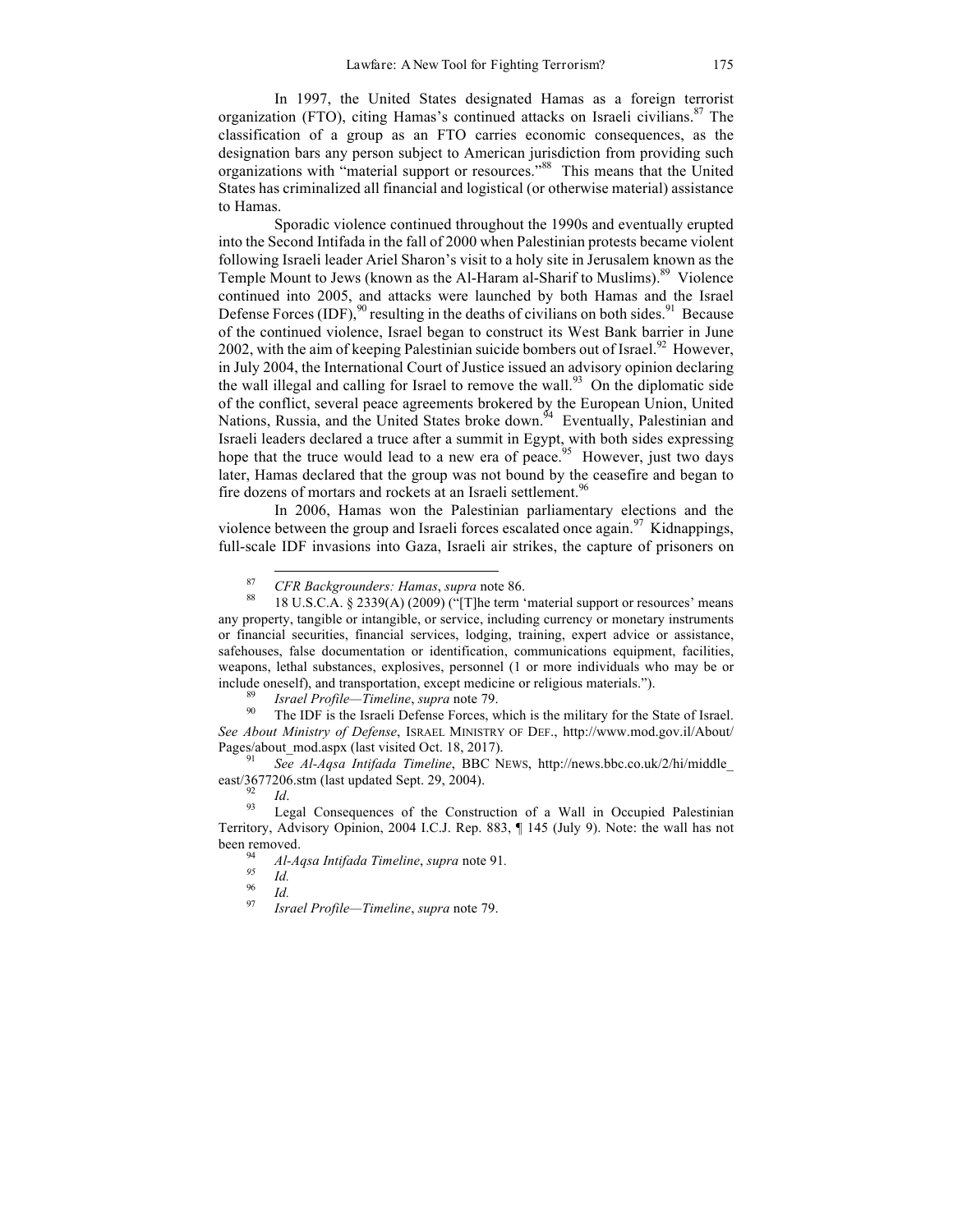both sides, missile and mortar attacks from Hamas, and sporadic attacks on Israeli civilians characterized the conflict from 2006 to  $2014.^{98}$  Despite the violent tendencies and extremism of Hamas, the group has come to be popular among Palestinians in large part because of the social welfare programs they administer in Gaza.<sup>99</sup> Because of the repeated break-downs of peace and ceasefire agreements caused by extremists on both sides of the conflict and increased number of Israeli settlements in the West Bank and East Jerusalem, the Israelis and Palestinians appear to be skeptical of each another with little political will to negotiate a true peace. 100

#### 2. Lawfare Examples in the Conflict

This Note will focus on lawfare examples derived from the LOAC violations Hamas and Israel continuously allege against one another. These claims about LOAC violations will be explored in the context of (1) litigation in international and American courts; (2) the alleged use of "human shields" in the conflict; and (3) how international organizations address these allegations.

#### a. Lawfare in the Courtroom

Perhaps the most well-known and one of the first examples of lawfare in the courtroom was a civil lawsuit in which two Americans sued several nongovernment organizations for their involvement in funding Hamas, and members of Hamas that murdered their son in Israel.101 In *Boim v. Holy Land Foundation for Relief and Development*, the parents of David Boim sued the Holy Land Foundation, the American Muslim Society, the Quranic Literacy Institute, and Muhammad Salah for financially supporting Hamas, in violation of 18 U.S.C. §

<sup>&</sup>lt;sup>98</sup> *Israel Profile—Timeline*, *supra* note 79.<br><sup>99</sup> Bryony Jones, *Q&A: What is Hamas?*, CNN (Nov. 24, 2012), http://www.cnn.com/2012/11/16/world/meast/hamas-explainer/ (noting that Hamas runs schools, hospitals, soup kitchens and provides other social services to Palestinians in Gaza). 100 Oren Liebermann, *What the UNSC Resolution Means for the US and Israel*, CNN

<sup>(</sup>Dec. 27, 2016), http://www.cnn.com/2016/12/26/politics/understanding-unsc-resolution/ ("There is a broad international consensus that settlements in the West Bank and East Jerusalem are illegal and that they constitute an obstacle to peace."). <sup>101</sup> *See* Boim v. Holy Land Found. for Relief & Dev., 549 F.3d 685, 687–88 (7th Cir.

<sup>2008).</sup>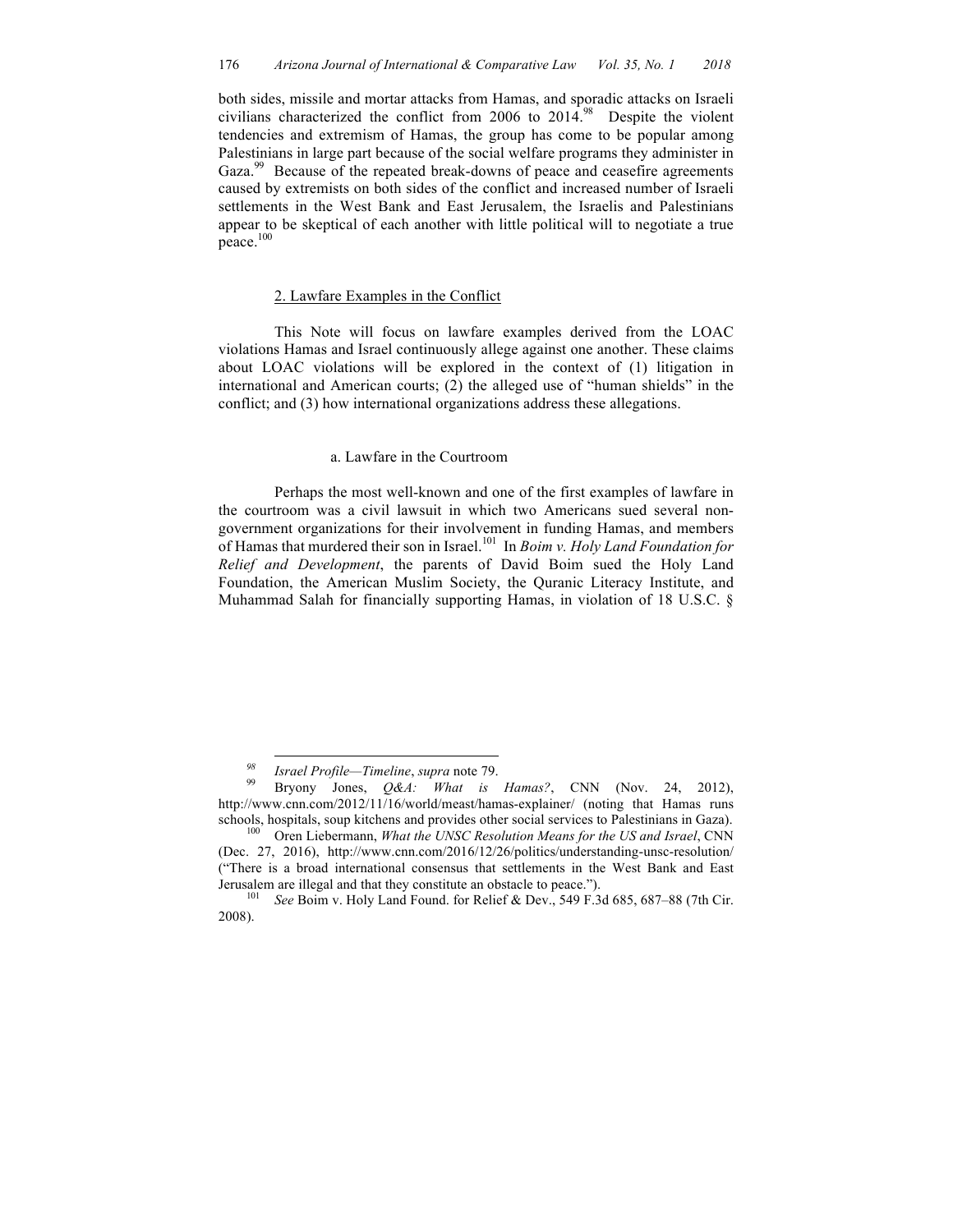$2333(a)$ ,  $^{102}$  which is part of the "Anti-Terrorism Act."<sup>103</sup> David Boim was an American citizen who, at the age of 17, was fatally shot near a bus stop in Jerusalem by Hamas gunmen in 1996.<sup>104</sup> The court held that both the American Muslim Society and Quranic Literacy Institute were civilly liable for damages under 18 U.S.C. 2333(a) because both organizations either knew or should have known that their monetary donations to Hamas would aid and abet Hamas's terrorist activities.<sup>105</sup> The court explained that it made "good sense"<sup>106</sup> to hold organizations liable for donating to terrorist groups as a counter-terrorism measure:

> A knowing donor to Hamas—that is, a donor who knew the aims and activities of the organization—would know that Hamas was gunning for Israelis, that Americans are frequent visitors to and sojourners in Israel, that many U.S. citizens live in Israel, and that donations to Hamas, by augmenting Hamas's resources, would enable Hamas to kill or wound, or try to kill, or conspire to kill more people in Israel. And given such foreseeable consequences, such donations would "appear to be intended ... to intimidate or coerce a civilian population" or to "affect the conduct of a government by ... assassination," as required by section 2331(1) in order to distinguish terrorist acts from other violent crimes, though it is not a state-of-mind requirement; it is a matter of external appearance rather than subjective intent, which is internal to the intender.<sup>107</sup>

*Boim* has been noted as a successful example of pro-Israel lawfare in the American justice system and could serve as a model for future lawfare against terrorist groups like ISIS and its supporters here in the United States. Although the court remanded the case regarding the liability of the Holy Land Foundation, while holding the other two organization-defendants liable, the US Department of Justice

 $102$  18 U.S.C. § 2333 (2016) ("In an action under subsection (a) for an injury arising from an act of international terrorism committed, planned, or authorized by an organization that had been designated as a foreign terrorist organization under section 219 of the Immigration and Nationality Act (8 U.S.C. 1189), as of the date on which such act of international terrorism was committed, planned, or authorized, liability may be asserted as to any person who aids and abets, by knowingly providing substantial assistance, or who conspires with the person who committed such an act of international terrorism").<br>
<sup>103</sup> *Id.*<br>
<sup>104</sup> *See Boim*, 549 F. 3d at 687.<br>
<sup>105</sup> *Id.* at 705.<br>
<sup>106</sup> *Id.* at 690 ("By this chain of incorporations by reference (

<sup>2331(1)</sup> to section 2339A to section 2332), we see that a donation to a terrorist group that targets Americans outside the United States may violate section 2333. Which makes good sense as a counterterrorism measure.").<br><sup>107</sup> *Id.* at 693–94.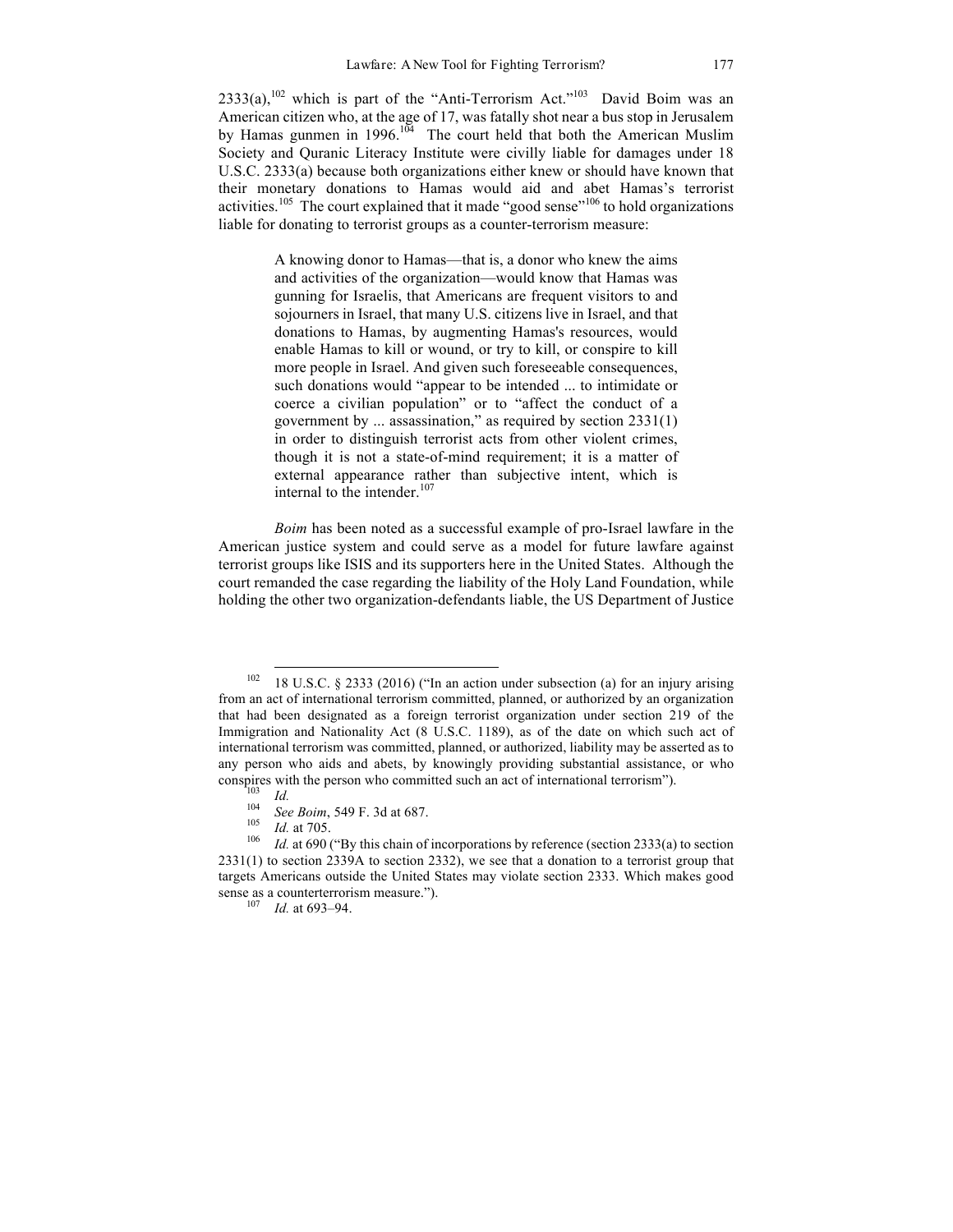later secured criminal convictions of five former leaders of the HLF, who were found guilty of funneling over \$12 million to Hamas.<sup>108</sup>

A similar lawsuit was brought by American citizens who were physically and psychologically injured by Hamas terrorist acts in Israel. In *Rothstein v. UBS*   $AG$ , the victims of Hamas sued the financial institution, UBS, <sup>109</sup> for allegedly furnishing US dollars to Iran, which then funneled the money to Hamas.<sup>110</sup> Hamas, as well as Hezbollah were said to have received funding from Iran "for the specific purpose of facilitating and causing terror attacks against innocent civilians" and the complaint alleged that the terrorist organizations relied on funding from Iran because they were unable to access banking institutions due to counterterrorism restrictions put in place by the United States. $\frac{111}{11}$  The court held that the plaintiffs had standing to sue UBS under 18 U.S.C. § 2333,<sup>112</sup> but ultimately dismissed the case because the plaintiffs "failed to allege proximate cause sufficiently to state a claim on which relief can be granted."<sup>113</sup> The court further explained:

> [W]e are not persuaded that the district court erred in concluding that plaintiffs had not stated a claim on which relief could be granted against UBS on an aiding-and-abetting theory, because it does not appear to us that Congress intended § 2333(a) to permit recovery on such a theory.<sup>114</sup>...We doubt that Congress, having included in the ATA several express provisions with respect to aiding and abetting in connection with the criminal provisions, can have intended § 2333 to authorize civil liability for aiding and abetting through its silence.<sup>115</sup>

Given the outcome of *Rothstein*, it appears that litigation against a financial institution or other organization that did not know (or should not have been aware) that their services were being used to aid and abet terrorism is unlikely to be successful in the United States unless Congress amends the statute. Although litigation against a bank has failed, there have been other recent attempts to hold other companies liable for providing services to terrorist organizations.<sup>116</sup> The implications of those lawsuits are discussed in Part IV(A)(i) of this Note.

 <sup>108</sup> *No Cash for Terror*, FBI ARCHIVES (Nov. 25, 2008), https://archives.fbi.gov/ archives/news/stories/2008/november/hlf112508.<br><sup>109</sup> UBS is a Swiss financial services company that provides various financial services

to clients all over the world. *See UBS in a Few Words*, UBS, https://www.ubs.com/ global/en/about\_ubs/about\_us/ourprofile.html (last updated Sept. 2017).<br>
<sup>110</sup> Rothstein v. UBS AG, 708 F.3d 82, 86 (2d Cir. 2013).<br>
<sup>111</sup> *Id.*<br>
<sup>112</sup> *Id.* at 94.<br>
<sup>113</sup> *Id.*<br>
<sup>114</sup> *Id.* at 97.<br> *Rothstein*, 708 F.3d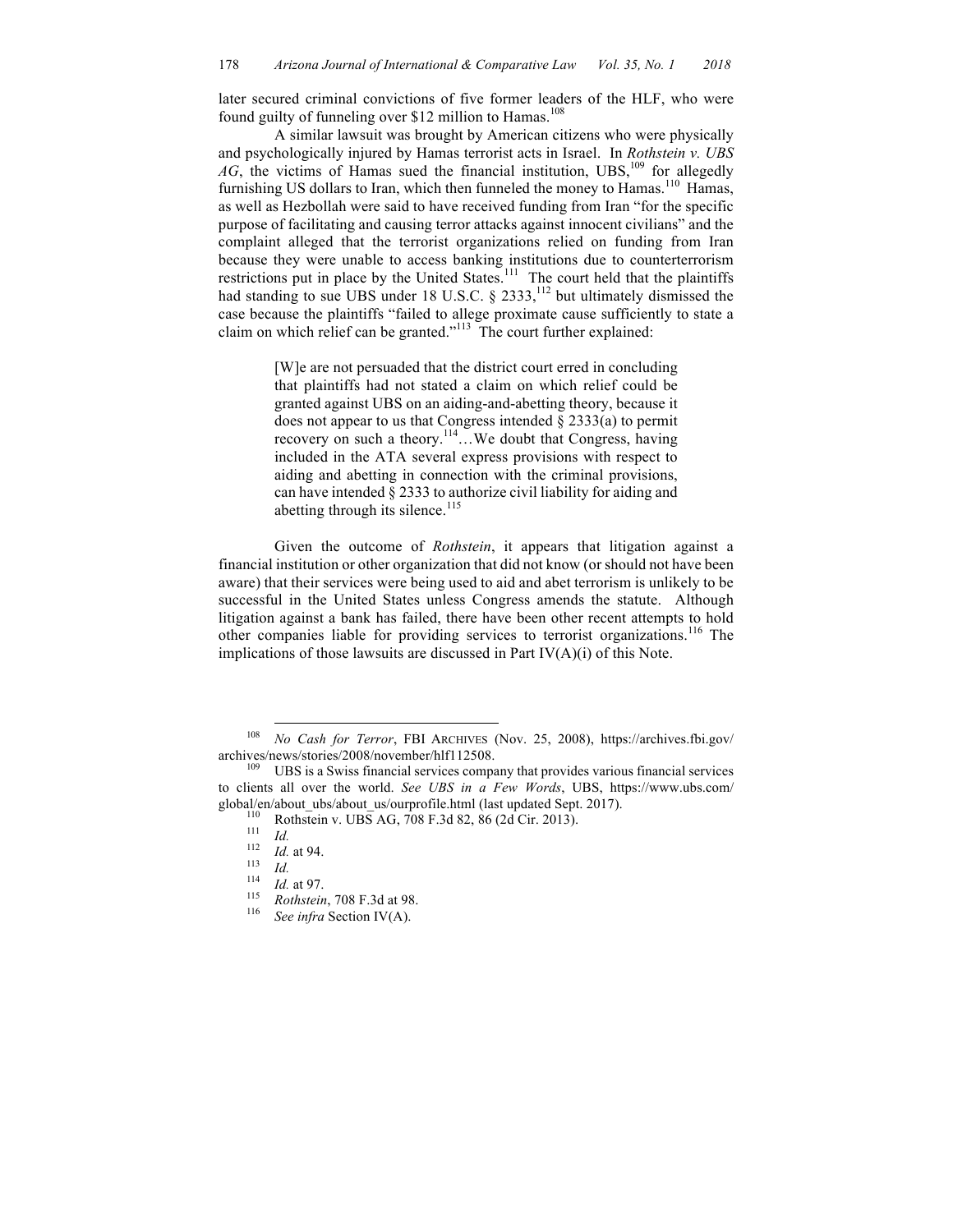# b. Lawfare in the Media: Human Shields

Levying allegations of LOAC violations and war crimes is serious and has become an increasingly more popular tactic of lawfare. By alleging war crimes, the party making such charges can persuade the international community to cast doubt and sometimes denounce the alleged actions of the accused party. Neither the Israeli government nor Hamas is a stranger to such allegations, and both have alleged different war crimes against the other, often sparking more outrage and calls for action.<sup>117</sup>

Perhaps the most pervasive and serious accusation of war crimes relating to the conflict is the Israeli government's allegation of Hamas using human shields. That is, Israelis have accused Hamas of both hiding military supplies such as missiles in civilian buildings, as well as firing missiles from civilian buildings and locations.<sup>118</sup> Hamas's rockets have in fact been found hidden in vacant U.N. buildings and schools, as well as other civilian facilities within Gaza.<sup>119</sup> These allegations began in 2014, when the death toll rose from the IDF's Operation Protective Edge<sup>120</sup> and prompted Israeli officials to explain that the disproportionate number of civilian casualties on the Palestinian side was partly the result of Hamas using Palestinian civilians as human shields.<sup>121</sup> Israeli Prime Minister Benjamin Netanyahu has been particularly outspoken about Hamas using human shields, saying "Hamas uses schools, residential buildings, mosques, and hospitals to fire rockets at Israeli civilians… Hamas uses innocent civilians as a human shield for terrorist activity."<sup>122</sup>

Many reporters who have been to Gaza have said that they saw no evidence of Hamas actually forcing civilians to remain in areas that are under attack and therefore be used as human shields—meaning that what has been reported does not amount to a human shield war crime under international law.<sup>123</sup> However, "it is indisputable that Gaza militants operate in civilian areas, draw return fire to civilian structures, and on some level benefit in the diplomatic arena from the rising

<sup>117</sup> *See infra* Section IV(A). <sup>118</sup> Michael Martinez, *Is Hamas Using Human Shields in Gaza? The Answer is Complicated*, CNN (July 23, 2014), http://www.cnn.com/2014/07/23/world/meast/humanshields-mideast-controversy/.<br><sup>119</sup> *Id.* 20 *See Occupied Palestinian Territory: Gaza Emergency Report*, U.N. OFF. OF

COORDINATION OF HUMANITARIAN AFF. (Sept. 4, 2014), http://www.ochaopt.org/ documents/ocha opt sitrep 04 09 2014.pdf. According to the UN's Office for the Coordination of Humanitarian Affairs, between July 7 and August 26 of 2014, at least 2,131 Palestinians were killed during Operation Protective Edge, and an estimated 1,473 of the

casualties were civilians. *Id.* <sup>121</sup> Martinez, *supra* note 118. 122 Ann Barnard & Jodi Rudoren, *Israel Says That Hamas Uses Civilian Shields, Reviving Debate*, N.Y. TIMES (July 23, 2014), http://www.nytimes.com/2014/07/24/ world/middleeast/israel-says-hamas-is-using-civilians-as-shields-in-gaza.html. <sup>123</sup> *Id.*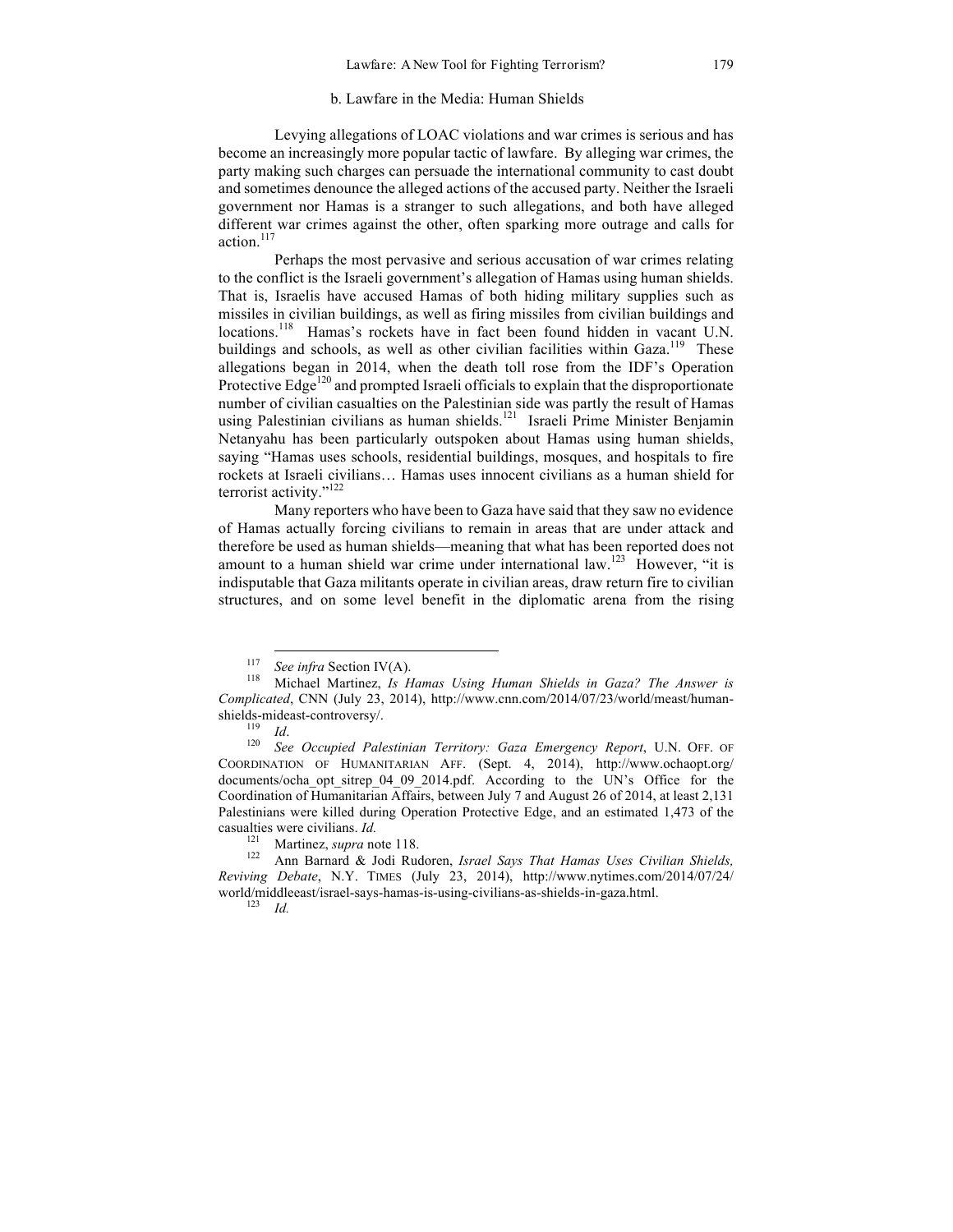casualties."<sup>124</sup> In an attempt to mitigate the loss of civilian life, Israel has "gone to unprecedented lengths to keep Palestinian civilians out of harm's way, including dropping leaflets, making phone calls and sending text messages."<sup>125</sup> Despite these efforts, there have been reports of Hamas encouraging residents not to flee their homes when they are warned by Israel of a pending strike, in an effort to deter Israel from carrying out a planned attack on a Hamas target.<sup>126</sup>

Hamas has also accused Israel of war crimes, namely the killing of hundreds of Palestinian civilians during airstrikes and failure to adequately discriminate or distinguish between combatants and civilians. 127 These accusations stem from the same events that the Israelis argue are war crimes committed by Hamas.<sup>128</sup> PLO Executive Committee member Hanan Ashrawi explains that there are so many Palestinian civilian casualties in part because Hamas is no longer just a military wing, but rather is now a major political party with institutions that are deeply connected to Palestinian society.<sup>129</sup> From Hamas's perspective, the problem is that "Israel is not discriminating… if you are going to destroy everything related to Hamas as a party, as a movement, it means that you're going to go on the rampage against families, homes, hospitals, schools, and social services."<sup>130</sup>

The United Nations validated some of these concerns when its Human Rights Council adopted a resolution in July 2014 to establish an "independent, international commission of inquiry… to investigate all violations of international humanitarian law and international human rights laws in the Occupied Palestinian Territory.<sup>"131</sup> The independent commission of inquiry found that both the IDF and Hamas may have committed war crimes:

> In relation to each attack on residential buildings that resulted in significant destruction and civilian deaths or injuries, the onus is on Israel to explain the factual elements that rendered the houses or the person(s) present inside a military target. Israel should provide specific information on the effective contribution of a given house or inhabitant to military action and the clear advantage to be gained by the attack. Should a strike directly and intentionally target a house in the absence of a specific military objective, this would amount to a violation of the principle of distinction. It may also constitute a direct attack against civilian objects or civilians, a war crime under international criminal

<sup>&</sup>lt;sup>124</sup> Barnard & Rudoren, *supra* note 122.<br><sup>125</sup> *Gaza Crisis: Toll of operations in Gaza*, BBC NEWS (Sept. 1, 2014), http://www.bbc.com/news/world-middle-east-28439404<br>
<sup>126</sup> Barnard & Rudoren, *supra* note 122.<br>
<sup>127</sup> See id.; Martinez, *supra* note 118.<br>
<sup>128</sup> Id.<br>
<sup>129</sup> Id.<br>
<sup>130</sup> Id.<br>
<sup>130</sup> Id.<br>
<sup>131</sup> Hum. Rts. Council Res. S-21/1,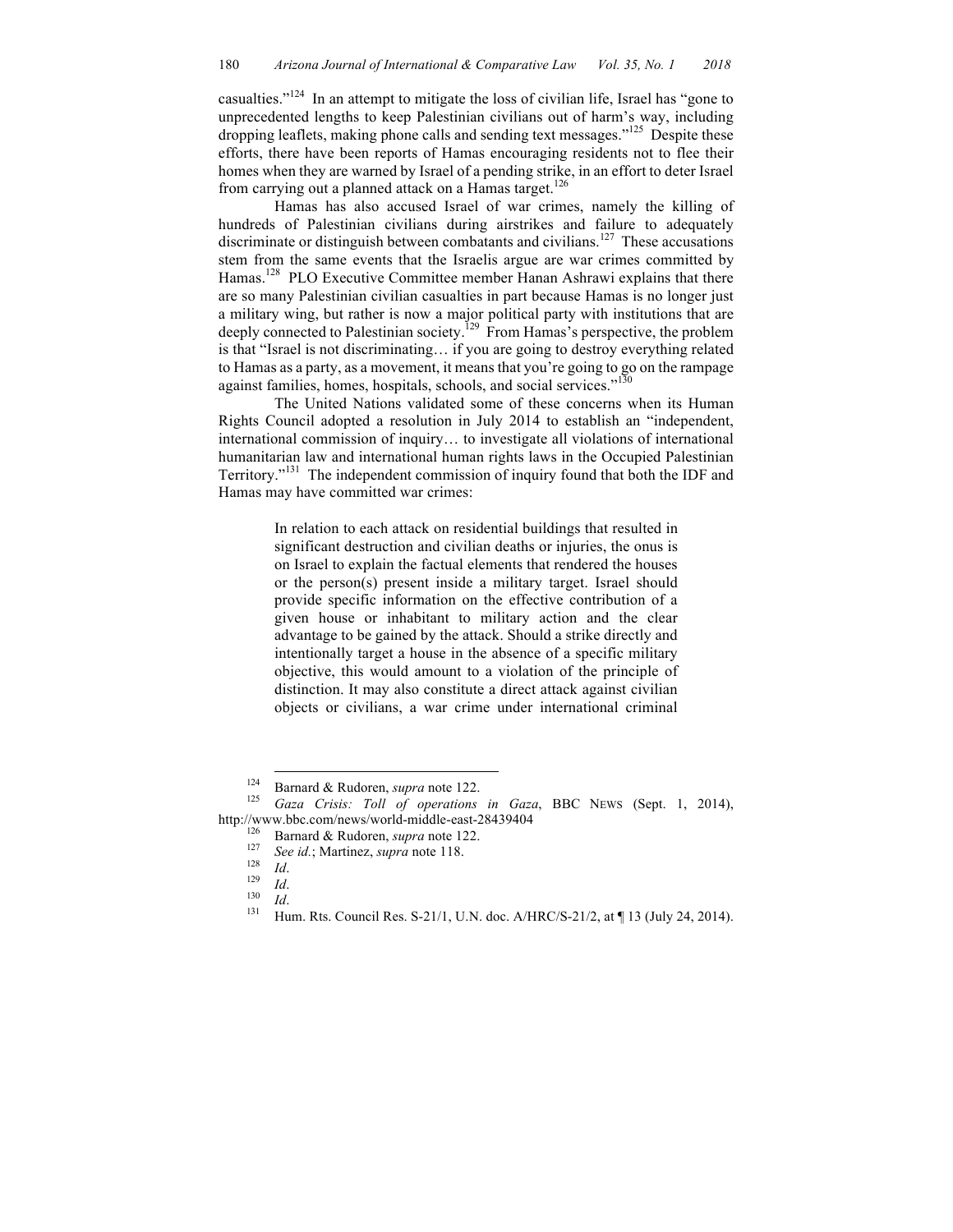law.<sup>132</sup> [...] The commission also considered air strikes against *prima facie* residential buildings that did not cause deaths because the buildings had been vacated… Without precise information about the possible military use of these premises, the commission is unable to make a conclusive assessment regarding Israel's respect of the principle of distinction. These attacks raise concerns that Israel's interpretation of what constitutes a "military objective" may be broader than the definition provided for by international humanitarian law.<sup>133</sup>

The use of rockets in the possession of Palestinian armed groups, indiscriminate in nature, and any targeted mortar attack against civilians constitute violations of international humanitarian law, in particular of the fundamental principle of distinction, which may amount to a war crime. The intent of some Palestinian armed groups to direct attacks against civilians is demonstrated by statements indicating that their intended targets were civilians or large population centres in Israel.<sup>134</sup>  $[...]$  They [Hamas] also reportedly conducted military operations within or in close proximity to sites benefiting from specific protection under international humanitarian law, such as hospitals, shelters and places dedicated to religion and education, including within or in the vicinity of schools operated by the United Nations Relief and Works Agency for Palestine Refugees in the Near East. 135

While there is much debate as to whether the rockets found in civilian buildings were actually instances of civilians being used as human shields,  $^{136}$  it is important to note the gravity of such an allegation: the use of human shields is a violation of the principle of distinction in customary international law—which both Israel and Hamas are bound by—and it is specifically prohibited by the Rome Statute.<sup>137</sup> The Rome Statute, which governs the International Criminal Court (ICC), characterizes "[u]tilizing the presence of a civilian or other protected person to render certain points, areas or military forces immune from military

<sup>&</sup>lt;sup>132</sup> Hum. Rts. Council. Rep. on the Independent Commission of Inquiry Established Pursuant to Human Rights Council Resolution S-21/1, U.N. Doc. A/HRC/29/52, at 10 (June 24, 2015) [hereinafter Independent Commission Report].<br>
<sup>133</sup> *Id.* at 11.<br>
<sup>134</sup> *Id.* at 9.<br>
<sup>135</sup> *Id.* at 15.<br>
<sup>136</sup> Martinez, *supra* note 118.<br>
<sup>137</sup> The Rome Statute is an international treaty that governs the Inte

Court, which is dedicated to investigating and prosecuting genocide, war crimes, and crimes against humanity. *See* Rome Statute of the International Criminal Court, July 17, 1998 [hereinafter Rome Statute].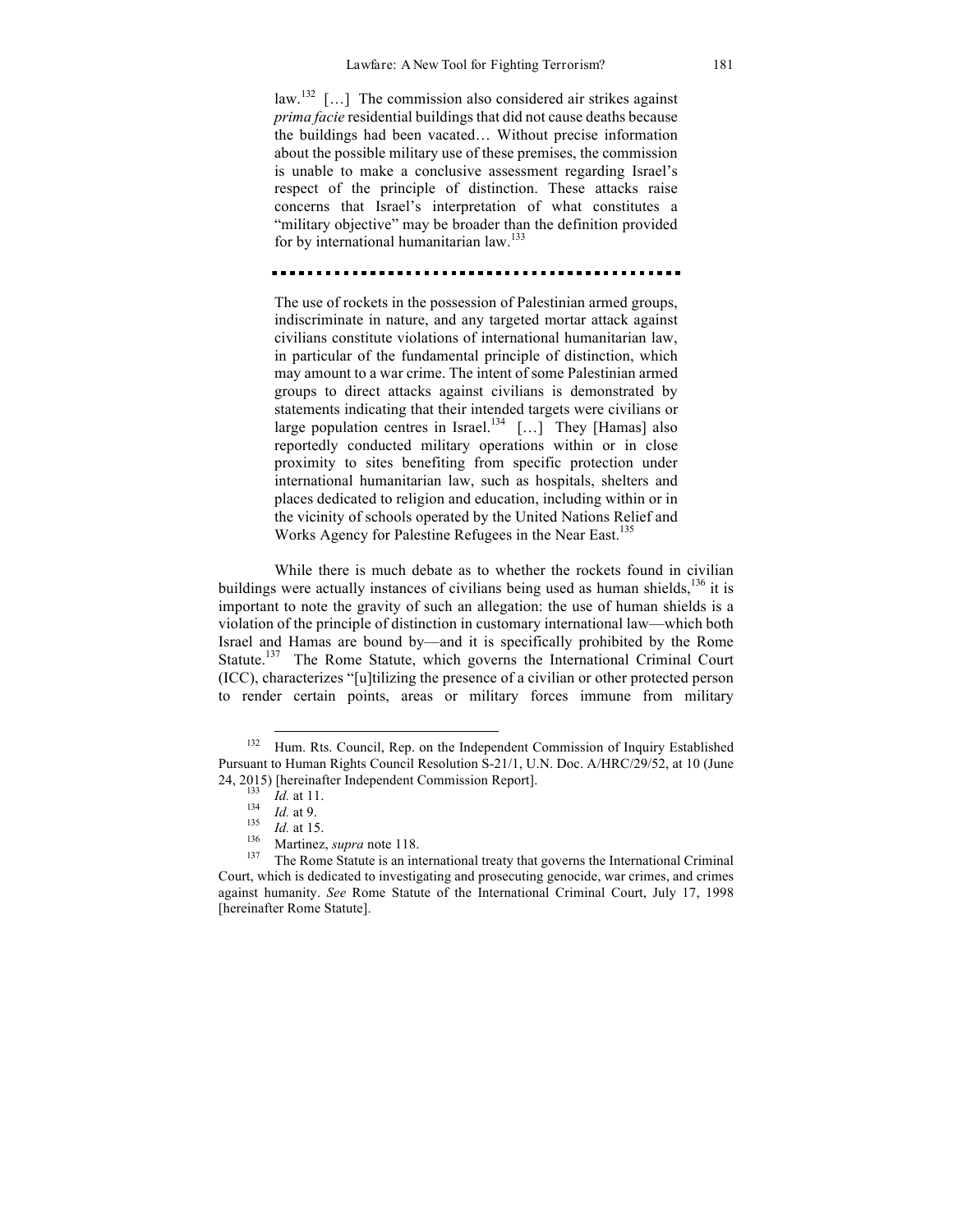operations"<sup>138</sup> as a "serious violation[s] of the laws and customs applicable in international armed conflict."139 Although Israel is not a member of the International Criminal Court, Israel could request that the ICC investigate and prosecute the alleged war crime if Israel makes a declaration accepting the ICC's jurisdiction.140 Or, more likely, Israel could find itself under the ICC's jurisdiction at the request of Palestine. It is worth noting that the ICC "can only intervene where a State is unable or unwilling genuinely to carry out the investigation and prosecute the perpetrators," and that the ICC prosecutes only individuals—not countries.<sup>141</sup>

On January 1, 2015, Palestine declared that it would accept the jurisdiction of the ICC "over alleged crimes committed in the occupied Palestinian territory, including East Jerusalem since June 13, 2014."<sup>142</sup> In response to Palestine's request that the ICC investigate the hostilities, the ICC reported that both the Palestinians and Israelis may have committed war crimes by harming civilians.<sup>143</sup>

The ICC's findings suggest that the ongoing conflict in Gaza is partly a war of perception, as both sides have likely committed war crimes, yet both sides nonetheless exploit the hostilities and their results to gin up international support.<sup>144</sup> Israel advances the narrative that they are very careful about adhering to the LOAC principle of discriminating/distinguishing combatants from civilians and that the only reason Israeli air strikes result in so many civilian casualties is because Hamas hides their munitions in civilian buildings and fires at Israel from behind civilian areas.<sup>145</sup> Hamas responds by blaming Israel for the civilian deaths, and insists that Hamas is so deeply embedded in Palestinian communities and culture that there is no way for their fighters to not be among civilians.<sup>146</sup> The Israeli response to that explanation is that Hamas deliberately chooses to remain among civilians to exploit civilian deaths.<sup>147</sup>

> c. Lawfare in the EU: Should Hamas be Considered a Terrorist Group?

The European Union (EU) currently lists Hamas as a terrorist group, despite the recommendation of its second-highest court in 2014, which advised that

<sup>&</sup>lt;sup>138</sup> Rome Statute, *supra* note 137 at art. 8(2)(b)(xxiii).<br> *Id.* at art. 8(2)(b).<br> *Id.* BENJAMIN N. SCHIFF, BUILDING THE INTERNATIONAL CRIMINAL COURT 80 (2008).<br>
<sup>141</sup> Understanding the International Criminal Court, I

https://www.icc-cpi.int/resource-library/Documents/UICCEng.pdf. <sup>142</sup> *Report on Preliminary Examination Activities*, ICC 1, 5 (Nov. 14, 2016), https://www.icc-cpi.int/iccdocs/otp/161114-otp-rep-PE\_ENG.pdf.<br>
<sup>143</sup> *Id.* at 27-29.<br>
Martinez, *supra* note 118.<br>
<sup>146</sup> *Id.*<br>
<sup>146</sup> *Id.*<br>
<sup>147</sup> *Id.* ("They use the strategy of human shields for a reason because they

works. They think that Israel will be (blamed) for these civilian casualties . . . Hamas should be responsible for the use of human shields.").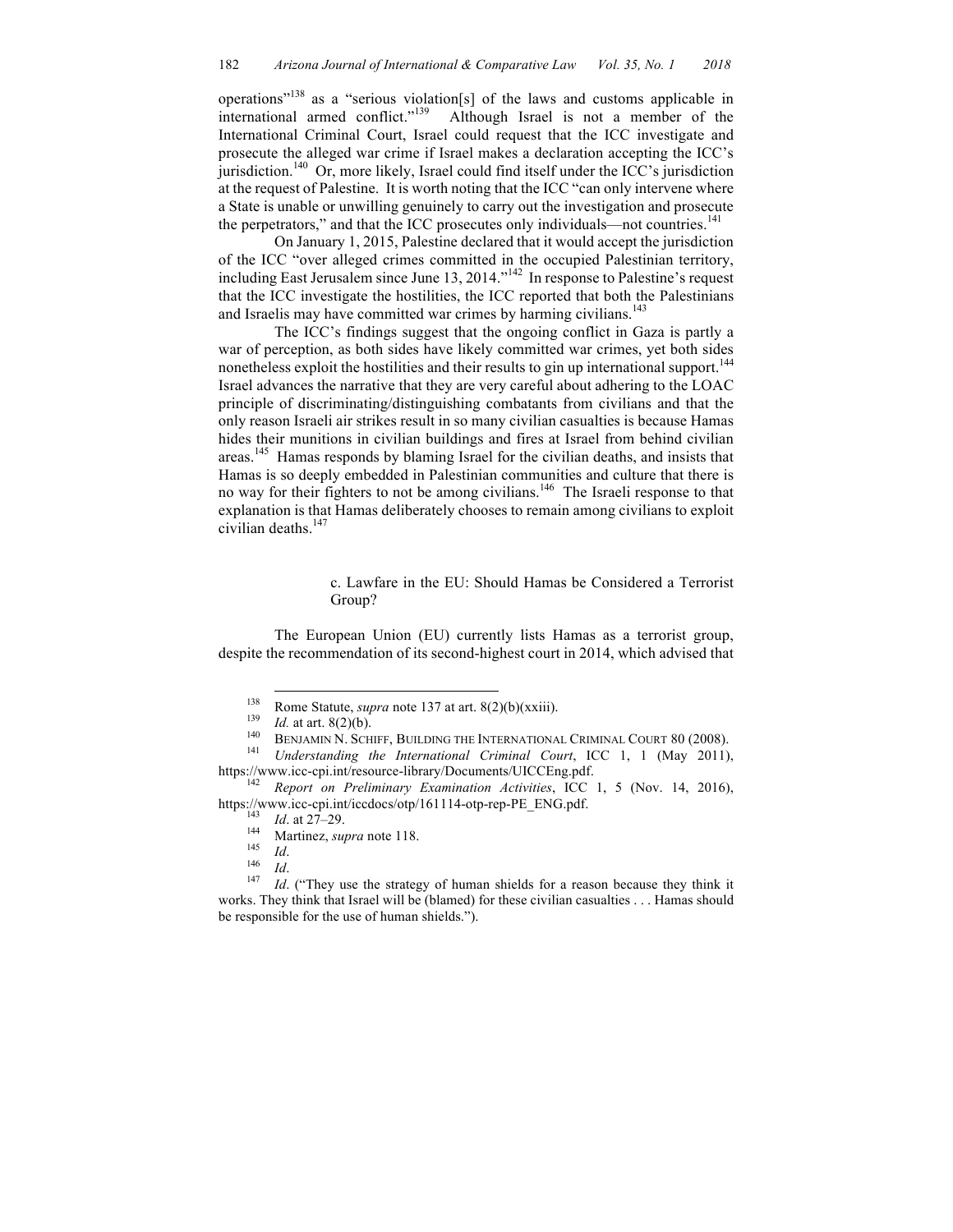the EU drop Hamas from its terrorist list.<sup>148</sup> That recommendation came from the General Court of the European Union, which stated in a press release that its recommendation was because the court found that the reasons for maintaining Hamas on the list were "based not on acts examined and confirmed in decisions of competent authorities but on factual imputations derived from the press and internet."<sup>149</sup> Although the court's recommendation was not followed, in September 2016 the EU Court of Justice's Advocate General, Eleanor Sharpston, echoed the 2014 press release and said that Hamas should be removed because the EU "cannot rely on facts and evidence found in press articles and from the internet."<sup>150</sup>

The EU's classification of Hamas is critical in the conflict because that classification means that Hamas's assets will remain frozen and the EU will continue to work to stop European funds from reaching the group.<sup>151</sup> The EU has not made a final decision on whether to follow the advice of the Advocate General, and a decision is forthcoming in  $2017^{152}$  It is important to note that if the EU removes Hamas from its terror list, Hamas's assets will become available and Hamas will likely benefit from European funding, which of course, would help the group in the conflict against Israel.

# d. Did the United Nations Arm Hamas with Ammunition for Lawfare?

As recently as December 2016, the United Nations Security Council adopted Resolution 2334, admonishing Israel for its settlements in what it considered occupied Palestinian territories and calling for Israel to remove all Israeli settlements in "occupied Palestinian territory, including East Jerusalem."<sup>153</sup> The UN Security Council voted 14-0 in favor of adopting the resolution, and the United States abstained.<sup>154</sup> Specifically, the UN Security Council asserted with the resolution that "Israel's establishment of settlements in Palestinian territory occupied since 1967, including East Jerusalem, had no legal validity, constituting a flagrant violation under international law and a major obstacle to the vision of two States living side-by-side in peace and security."<sup>155</sup>

 <sup>148</sup> Gabriele Steinhauser, *EU Top Court Advised to Drop Hamas, Tamil Tigers from Terror List*, WALL ST.J. (Sept. 22, 2016), http://www.wsj.com/articles/eu-top-court-advised-

Press Release, General Court of the E.U., The Court Annuls, on Procedural Grounds, the Council Measures Maintaining Hamas on the European List of Terrorist

Organizations, Press Release No. 178/14 (Dec. 17, 2014).<br>
<sup>150</sup> Steinhauser, *supra* note 148.<br>
<sup>151</sup> *Id.*<br>
<sup>152</sup> *Id.*<br>
<sup>152</sup> *Id.*<br>
<sup>153</sup> S.C. Res. 2334,  $\P$  2 (Dec. 23, 2016).<br>
<sup>154</sup> Press Release, Security Council, I Constitute Flagrant Violation of International Law, Security Council Reaffirms, U. N. Press Release SC/12657 (Dec. 23, 2016) [hereinafter Israel's Settlements Have No Legal Validity]. <sup>155</sup> *Id*.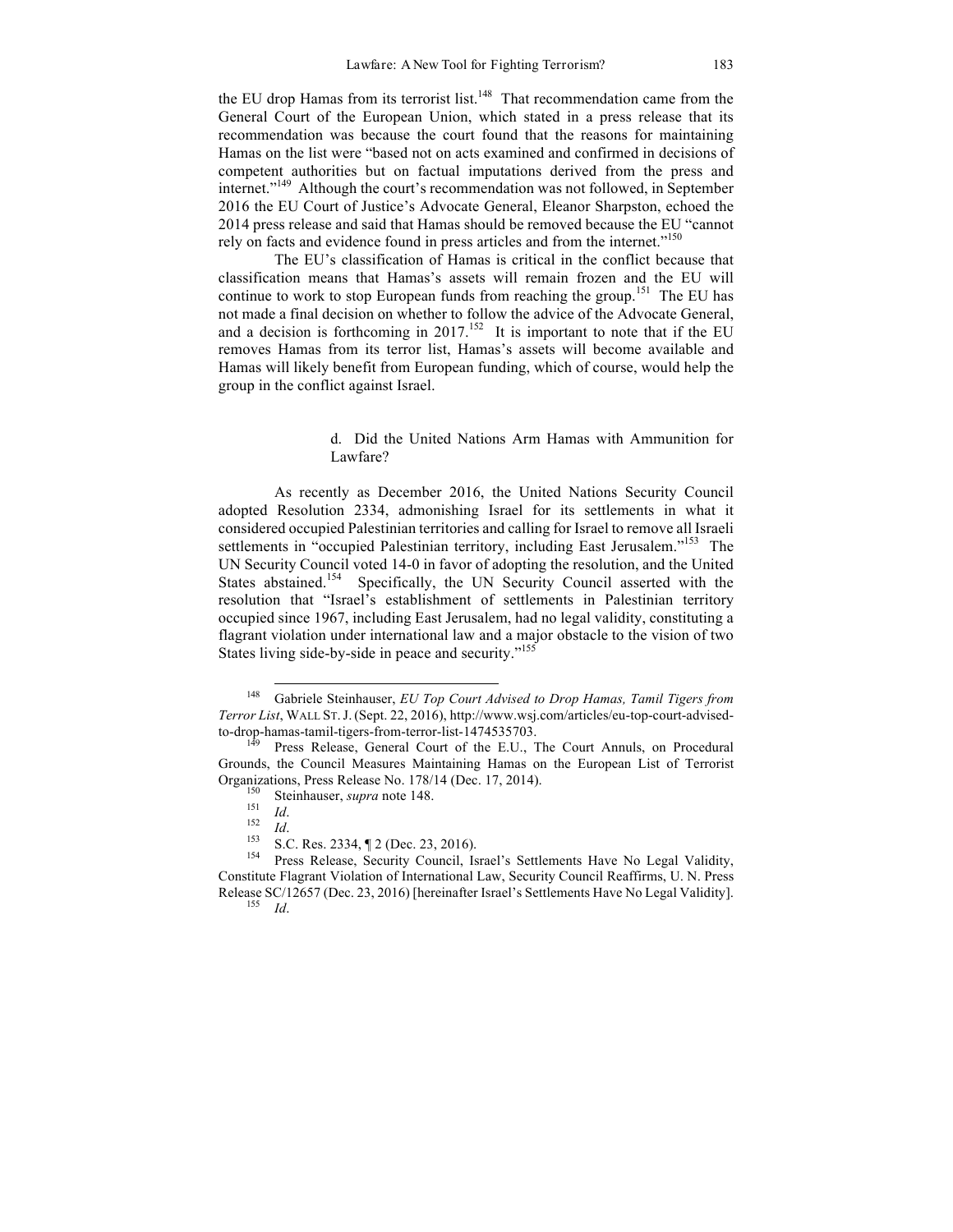The resolution was adopted pursuant to Chapter VI of the United Nations Charter, and not Chapter VII, so the resolution is not legally binding.<sup>156</sup> Nonetheless, by declaring the Israeli settlements to be illegal, the UN has not only lent its support and empathy to the Palestinian cause, but has essentially accused Israel of committing crimes<sup>157</sup> and has likely emboldened Palestinian leaders to wage lawfare against Israel in the form of court cases, in addition to encouraging economic sanctions against Israel.<sup>158</sup> Most importantly, the passage of Resolution 2334 may have laid the foundation and provided precedent for future UN actions against Israel.

#### **III. ANALYSIS**

Understanding the use of lawfare in the Israeli-Palestinian conflict is essential to being equipped to formulate an effective strategy to fight against ISIS in the global War on Terror.<sup>159</sup> As the nature and weapons of war continue to change and expand into non-traditional methods, the United States has much to learn from how Hamas has been successful in its fight against Israel. Like Israel, the United States is engaged militarily with a foreign terrorist organization that seeks to establish a sovereign state, undermine and erode Western institutions and values, and promote Sharia Law.<sup>160</sup> Like Hamas, ISIS is considered a terrorist group by the United States and is not a state-sponsored military force.<sup>161</sup> As terrorist organizations—rather than state-sponsored military forces—both Hamas and ISIS employ non-traditional warfare techniques such as suicide bombings that target civilians, using human shields,<sup>162</sup> and using political pressure of sympathetic nations to deter retaliation by

<sup>&</sup>lt;sup>156</sup> S.C. Res. 2334, *supra* note 153.<br><sup>157</sup> *Id. See also* Israel's Settlements Have No Legal Validity, *supra* note 154.<br><sup>158</sup> Liebermann, *supra* note 100 ("The resolution also calls on countries to recognize a difference between Israel and the Occupied Palestinian Territories when dealing with Israel. That could lead to sanctions against products from Israeli settlements in the West Bank. Palestinian leaders say they will wait to see if Israel abides by the resolution. If not, they can pursue cases against Israeli leaders at the International Criminal Court (ICC) under the Geneva Convention.").<br><sup>159</sup> The "War on Terror" refers to the US-led military operations in the Middle East

that began after the terrorist attacks on the World Trade Center in New York City on September 11, 2001.<br><sup>160</sup> *See generally Why We Hate You & Why We Fight You*, 15 DABIQ 1, 30,

http://clarionproject.org/factsheets-files/islamic-state-magazine-dabiq-fifteen-breaking-thecross.pdf. Note: Dabiq is a periodical magazine published by ISIS itself.<br><sup>161</sup> U.S. STATE DEP'T, FOREIGN TERRORIST ORGANIZATIONS, https://www.state.gov/

j/ct/rls/other/des/123085.htm (last visited Oct. 18, 2017) (noting that the State Department Bureau of Counterterrorism designated the "Islamic State of Iraq and the Levant" as a FTO in December 2004).<br><sup>162</sup> Off. of the High Comm'n of Hum. Rts., Rep. on the Protection of Civilians in

Armed Conflict in Iraq: 11 September–10 December 2014 at 10–11 (Dec. 15, 2014), http://www.ohchr.org/Documents/Countries/IQ/UNAMI\_OHCHR\_Sep\_Dec\_2014.pdf.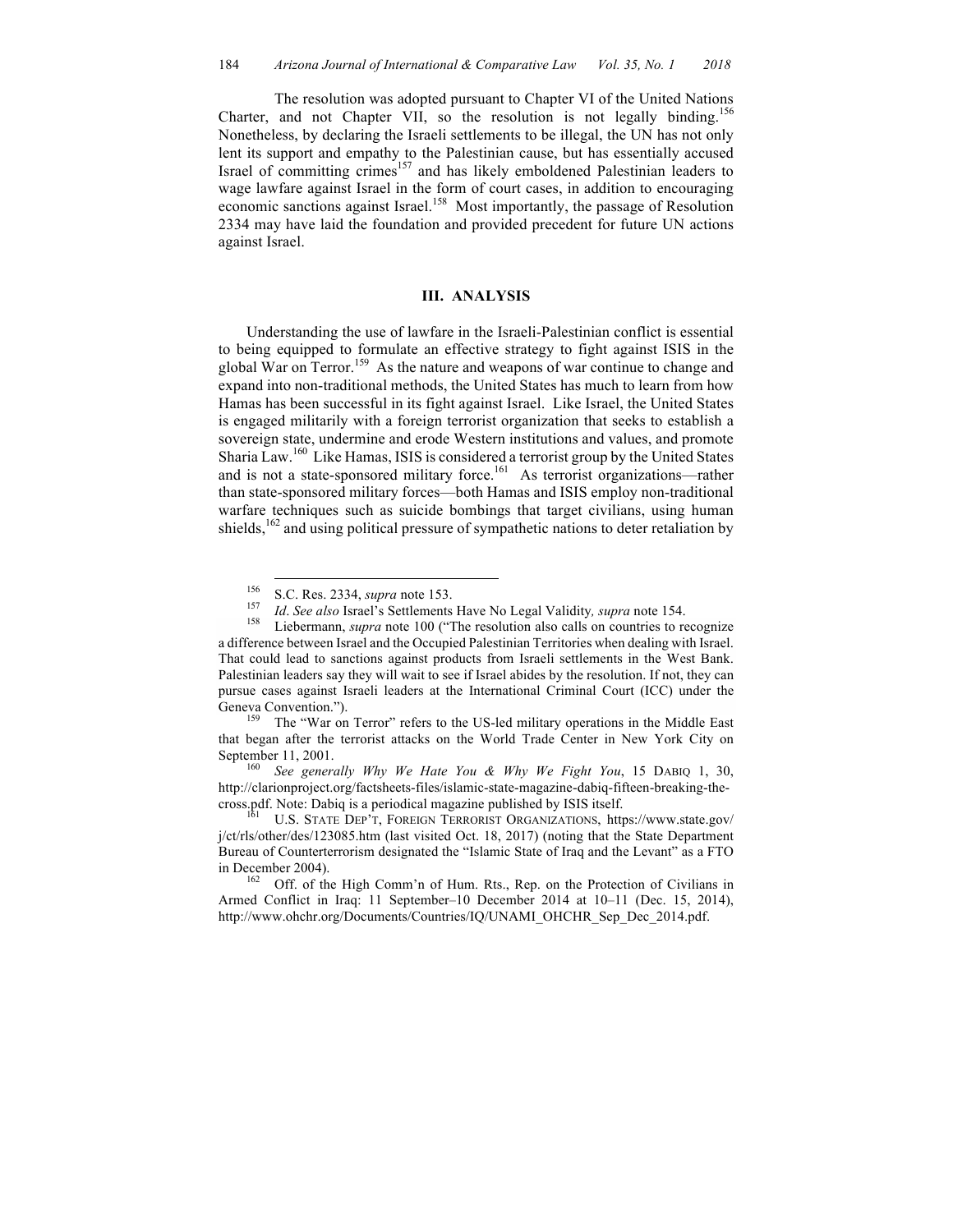their Western adversaries. The most important lesson for the United States to learn is how to prevent ISIS from effectively adding lawfare to its arsenal.

# **A. What is ISIS?**

Born out of al-Qaeda, ISIS was founded in 2004 and later rebranded as the "Islamic State of Iraq" in 2006, before US-led troops pushed the group into obscurity.163 ISIS reemerged in 2011 as the Iraqi Shiite-dominated government fueled unrest among Sunnis in Iraq.<sup>164</sup> During this time, the Iraqi Shiite-dominated government was dispatching ISIS fighters to take advantage of the growing unrest in Syria.<sup>165</sup> In 2013, the group became known as the Islamic State of Iraq and Syria after it successfully seized two major cities in Iraq: Fallujah and Ramadi.<sup>166</sup> Since 2014, ISIS has executed campaigns to seize and control even more land in both Iraq and Svria.<sup>167</sup> ISIS has implemented a hierarchal governing system, which includes regional governors and seven councils that make decisions regarding a wide range of matters from financial issues to counterintelligence.<sup>168</sup> The ongoing conflict between ISIS, Syrian rebels, and North American Treaty Organization (NATO) allies in Syria is a fluid situation, so changes in territorial control and governance should be expected.

Unlike Hamas, which was elected into power by Palestinians, ISIS was not elected to govern any area and has often seized cities and invaded communities.<sup>169</sup> This is worth noting because unlike ISIS, Hamas has some semblance of legitimate authority, even if only granted by the Palestinians themselves.<sup>170</sup> Therefore, the United States may stand to benefit from ISIS's standing as a foreign terrorist organization that has not been elected—there is a distinct benefit in the absence of any authority legitimized through elections. Because ISIS exists throughout various regions of Iraq and Syria, the group is much more dispersed and targets all groups with whom they disagree, as opposed to just one ethnic or religious group.<sup>171</sup>

Like Hamas, ISIS routinely targets and kills civilians in violation of the LOAC principle of discrimination. The United Nations reported in October 2016

 <sup>163</sup> Cameron Glenn, *The ISIS Primer*, WILSON CTR. (Nov. 19, 2015), https://www.wilsoncenter.org/article/the-isis-primer.<br>
164 *Id.*<br>
166 *Id.*<br>
167 *Id.*<br>
<sup>168</sup> Nick Thompson & Atika Shubert, *The Anatomy of ISIS: How the 'Islamic State' Is* 

*Run, from Oil to Beheadings*, CNN (Jan. 14, 2015), http://edition.cnn.com/2014/09/18/ world/meast/isis-syria-iraq-hierarchy/. <sup>169</sup> *See* Jones, *supra* note 99 (explaining that Hamas won a landslide electoral victory

in Palestine in 2006). *See also* Cameron Glenn, *Timeline: Rise and Spread of the Islamic State*, WOODROW WILSON INTERNATIONAL CENTER FOR SCHOLARS, https://www.wilsoncenter.org/article/timeline-rise-and-spread-the-islamic-state. 170 Jones, *supra* note 99. 171 Glenn, *supra* note 163.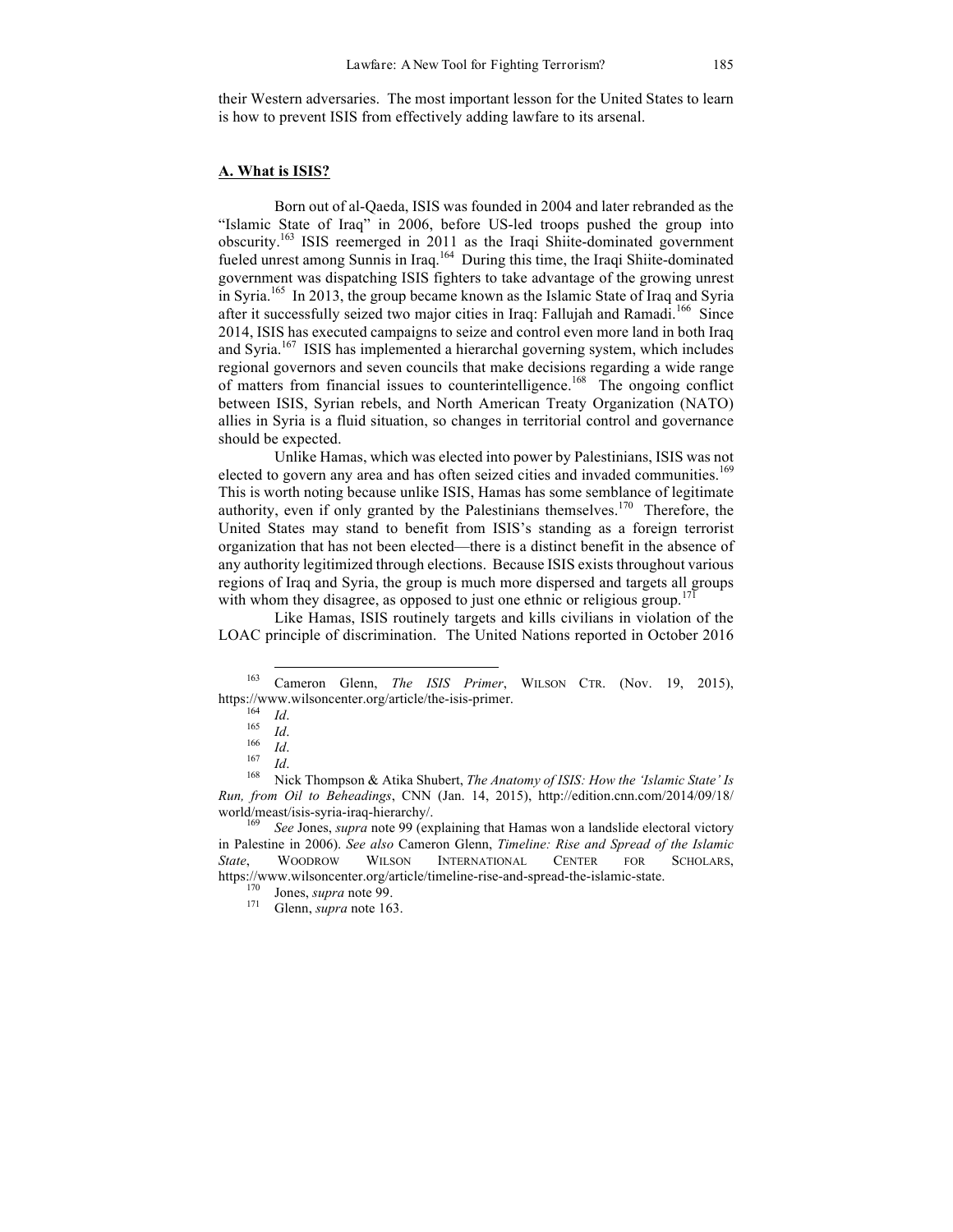that ISIS appeared to be employing increasingly brutal measures while it attempted to defend Mosul from a US-led international military offensive.<sup>172</sup> According to the United Nations' Office of the High Commissioner for Human Rights, ISIS executed 232 civilians in one day at two military bases; 42 of whom were reportedly shot in the head after refusing to join ISIS.<sup>173</sup> The United Nations has also reported that ISIS combatants forced thousands of civilians in various neighborhoods of Mosul at gunpoint to relocate to ISIS strongholds in the city. This increased Mosul's population from 23,000 to 60,000—presumably in an effort to use the civilians as human shields.<sup>174</sup> Additionally, ISIS officials have taken steps to cut off civilians from the outside world by confiscating satellite dishes, SIM cards and other communications equipment.<sup>175</sup> Countless additional reports<sup>176</sup> indicate that ISIS has executed many more civilians and ramped efforts of intimidation by displaying the bodies of the dead in public places, $177$  converting colleges into "killing field[s]," and torturing civilians before decapitating them.<sup>178</sup> The Battle for Mosul was essentially declared an Iraqi victory on July 10, 2017,<sup>179</sup> after an international coalition made up largely of Iraqi forces and international air strikes<sup>180</sup> succeeded in liberating the city. However, ongoing post-victory conflicts continue as of August  $2017$ .<sup>181</sup>

civilians in Iraq, Syria, and other parts of the Middle East. There are far too many atrocities to include them all and can be easily found in the daily news and through a quick search of

the Internet. *See, e.g., infra* notes 178–80.<br><sup>177</sup> Bethan McKernan, *Mosul: ISIS Shoots Dead 40 Civilians and 'Hangs Bodies from Electricity Poles'*, INDEPENDENT (Nov. 11, 2016), http://www.independent.co.uk/news/world /middle-east/mosul-offensive-latest-isis-shoots-kills-civilians-in-brutal-crackdown-

a7411651.html. 178 Bethan McKernan, *'They Would Torture Them Inside and Slit Their Throats Outside;' Eyewitnesses Reveal Full Scale of ISIS Depravity as They Flee Mosul*, INDEPENDENT (Nov. 8, 2016), http://www.independent.co.uk/news/world/middle-east/isismosul-offensive-eyewitness-accounts-torture-murder-depravity-a7404116.html. <sup>179</sup> *Battle for Mosul: Iraq PM Abadi formally declares victory*, BBC (July 10, 2017)

http://www.bbc.com/news/world-middle-east-40558836.<br><sup>180</sup> *Battle for Mosul: The story so far*, BBC NEWS (Jan. 9, 2017), http://www.bbc.com/

news/world-middle-east-37702442.<br><sup>181</sup> *See* Mohamed Mostafa, *Islamic State Attacker Killed at Police Checkpoint in* 

*Eastern Mosul: Ministry*, IRAQI NEWS (Aug. 16, 2017), http://www.iraqinews.com/iraqwar/islamic-state-attacker-killed-police-checkpoint-eastern-mosul-ministry/. *See also* Nehal Mostafa, *Nine Civilians Killed, Injured in Landmine Explosion, East of Mosul*, IRAQI NEWS (Aug. 19, 2017), http://www.iraqinews.com/iraq-war/nine-civilians-killed-injured-landmine -explosion-east-mosul/.

 <sup>172</sup> Jared Malsin, *ISIS Reportedly Murders Hundreds of Iraqi Civilians as it Defends Mosul*, TIME (Oct. 28, 2016), http://time.com/4549266/isis-civilians-massacre-mosuloffensive/.<br><sup>173</sup> *Id.* 174 *See* Moni Basu, *Human shields in Iraq: The new ISIS strategy in the fight for* 

*Mosul*, CNN (Oct. 30, 2016) http://www.cnn.com/2016/10/30/middleeast/iraq-mosul-isishuman-shields/.<br><sup>175</sup> Malsin, *supra* note 172.<br><sup>176</sup> There are seemingly endless reports of the brutal measures taken by ISIS against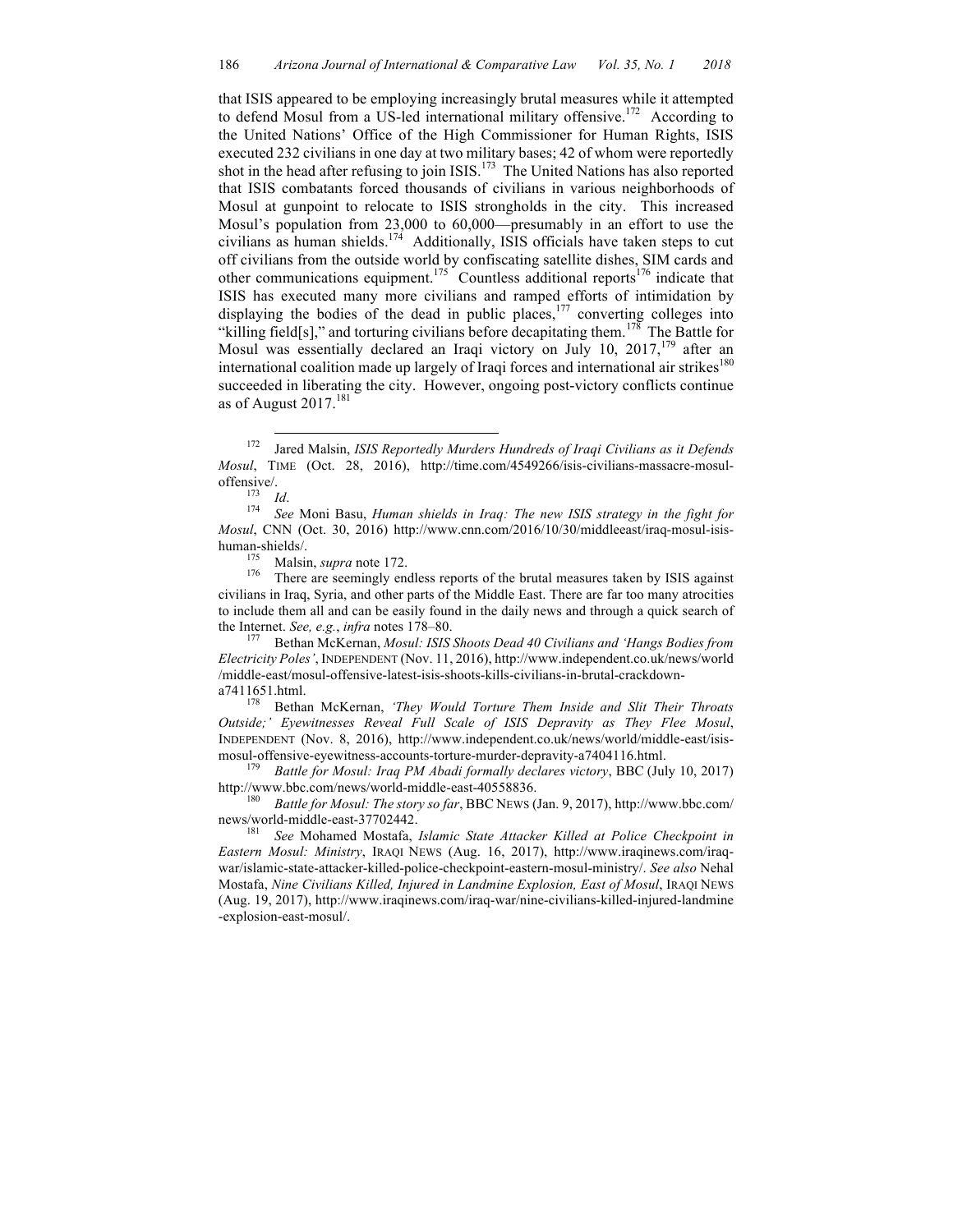#### **B. How ISIS Could Become Hamas Copycats**

While it is useful to understand the shocking nature of the warfare that ISIS and Hamas are waging, $182$  it may be more useful to understand how Hamas has successfully used media campaigns to pressure other nations into advancing their cause in international venues such as the United Nations and ICC, and how ISIS might one day attempt to follow suit. With similar goals of establishing a Muslim state and fighting Western values and influence, $183$  ISIS might very well look to Hamas as an example of a successful terrorist organization, should Hamas continue to gain ground in its fight against Israel.

Understanding that Hamas has committed acts of terror that violate  $LOAC$ ,<sup>184</sup> but has nonetheless accused Israel of war crimes,<sup>185</sup> the United States should be wary that ISIS might allege war crimes related to the ongoing air strikes in Iraq and Syria. For example, ISIS operatives or sympathizers could capitalize on the fact that in November 2016, a spokesman for the US Central Command told reporters that an estimated 119 civilians had been killed by American air strikes since the attacks began in  $2014$ .<sup>186</sup> Moreover, Amnesty International estimates that as many as 300 civilians may have been killed by American air strikes.<sup>187</sup> While the United States can certainly defend such allegations by explaining the civilian deaths were not the result of a failure to discriminate between civilians and combatants, but were inevitable collateral damage because ISIS hides in civilian areas, the utterance of "war crimes" alone can cause a media frenzy worldwide.

Levying accusations of war crimes against a nation carries much more weight than accusing a foreign terrorist organization of violating LOAC, which is why ISIS may turn to such accusations in an effort to engage in lawfare. While the term "war crimes" carries negative connotation, the term only has a tangible, legal effect if a court finds an accused party guilty of violating LOAC. Hamas successfully alleged war crimes against Israeli political and military officials, and was able to persuade the ICC to investigate the activities in "occupied Palestinian

<sup>&</sup>lt;sup>182</sup> Many of ISIS's and Hamas's actions would be considered war crimes, in violation of the principle of distinction because not only do these organizations target civilians, but they also subject their own civilians to violence and danger by using them as human shields. See supra notes 177–78. See also Battle for Mosul: The Story So Far, supra note 180.<br><sup>183</sup> Glenn, *supra* note 163.<br><sup>184</sup> Hamas has repeatedly claimed responsibility for attacks against Israeli civilians,

which is a violation of the principle of discriminating between combatants and civilians. *See* 

*supra* Section II(B)(ii)(b).<br><sup>185</sup> *See Id.*; Martinez, *supra* note 118; Liebermann, *supra* note 100.<br><sup>186</sup> Alexander Smith, *U.S. Airstrikes in Iraq, Syria Killed Twice the Civilians Previously Announced*, NBC NEWS (Nov. 10, 2016), http://www.nbcnews.com/ storyline/isis-terror/u-s-airstrikes-iraq-syria-killed-twice-civilians-previously-announcedn682011. <sup>187</sup> *Id*.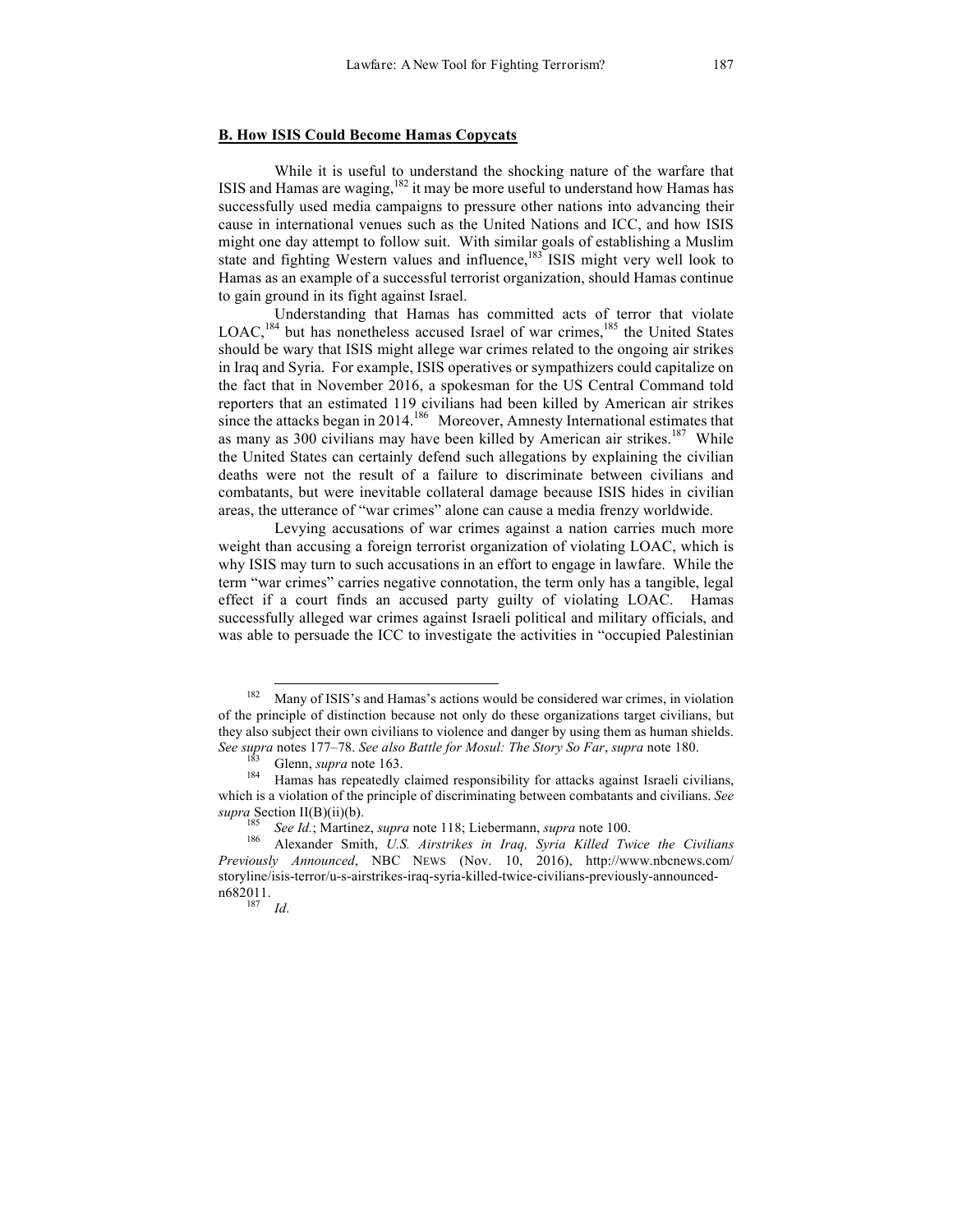territories."<sup>188</sup> Fortunately for the United States, any allegation of American war crimes would be unlikely to take place at the ICC because it is not a party to the Rome Statute and has not accepted the ICC's jurisdiction.<sup>189</sup> Moreover, the United States is unlikely to ever be considered a nation that "is unable or unwilling genuinely to carry out the investigation and prosecute" war crimes, $190$  given the sophisticated nature of the American justice system.

Although the United States would likely never face charges in the ICC, accusations of war crimes could certainly have a profound impact on US public opinion and politics, and eventually influence American foreign policy. Hamas has successfully used war crime allegations to drum up support for a Palestinian state and to rally opposition to Israel's settlement activities and defense policies in "occupied Palestinian territories."<sup>191</sup> ISIS may seek to do the same.

# **IV. IMPLICATIONS**

# **A. Lawfare: Coming to a Courtroom Near You!**

# 1. Forthcoming Lawfare Cases

Two lawsuits have recently been filed by the families of Americans who were killed by terrorists in Europe.<sup>192</sup> In June 2016, the father of an American who was killed in the Paris massacre that was orchestrated by ISIS in November 2015, filed suit against Google, Facebook, and Twitter.<sup>193</sup> The complaint alleged that the

<sup>188</sup> Liebermann, *supra* note 100.<br><sup>189</sup> U.S. STATE DEP'T, INTERNATIONAL CRIMINAL COURT, https://www.state.gov/ j/gcj/icc/ (last visited Jan 13, 2017). <sup>190</sup> *Understanding the International Criminal Court*, *supra* note 141. <sup>191</sup> *See* S.C. Res. 2334, ¶ 2 (Dec. 23, 2016) (using the term "occupied Palestinian

territories" to refer to parts of the West Bank and East Jerusalem that were seized by Israel in the 1967 war). I use quotation marks around the term to denote that there is significant disagreement about whether these areas are "occupied Palestinian territories" per The Hague Convention of 1907, "[t]erritory is considered occupied when it is actually placed under the authority of hen hostile army. The occupation extends only to the territory where such authority has been established and can be exercised." Hague Convention (IV) Respecting the Laws and Customs of War on Land and Its Annex: Regulations Concerning the Laws and Customs of War on Land, art. 42, Oct. 18, 1907. Furthermore, Art. 43 of The Hague Convention states that "[t]he authority of the legitimate power having in fact passed into the hands of the occupant, the latter shall take all measures in his power to restore, and ensure, as far as possible, public order and safety, while respecting, unless absolutely prevented, the laws in force in the country." *Id.* at art. 43. These articles together define occupied territory and because Palestine was never a sovereign nation prior to 1967, some argue that there was never "authority of the legitimate power," so the disputed areas do not qualify as occupied territory under international law. *See generally* WILLIAM M. MALLOY, *T*REATIES, CONVENTIONS, INTERNATIONAL ACTS, PROTOCOLS AND AGREEMENTS 1776-1909 (1910). 192 *See infra* notes 193, 198, & 200. 193 Barbara Ortutay, *Father of Paris Victim Sues Social Media Companies*,

ASSOCIATED PRESS (June 15, 2016), http://bigstory.ap.org/article/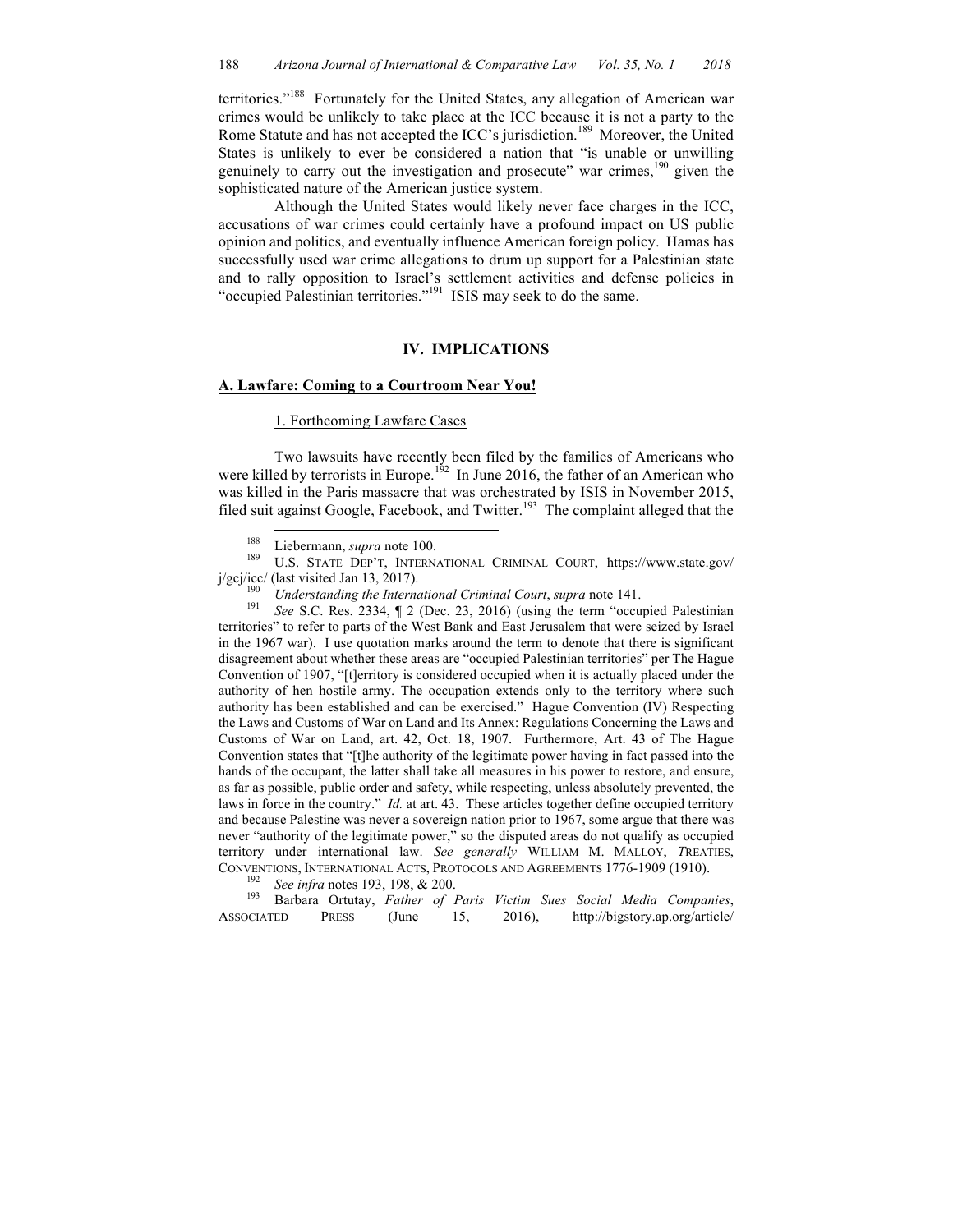social media companies "knowingly permitted" ISIS to use their online platforms to recruit members, raise money, and promote "extremist propaganda."<sup>194</sup> While internet companies are generally exempt from liability<sup>195</sup> for the content that users post on their websites, it is unclear if the social media companies will be immune from liability because, according to plaintiff's counsel, the complaint "is not about what ISIS's messages say."<sup>196</sup> Rather, "[i]t is about Google, Twitter, and Facebook allowing ISIS to use their social media networks for recruitment and operations."197

Similarly, family members of three Americans who were killed in the ISIS attacks in Belgium filed suit against Twitter in January  $2016$ <sup>198</sup> The complaint alleges that Twitter performed "a uniquely essential role in the development of ISIS's image, its success in recruiting members from around the world, and its ability to carry out attacks and intimidate its enemies" in violation of 18 U.S.C. §  $2333<sup>199</sup>$  Twitter, Google, and Facebook also face another similar lawsuit, which was filed by families of three victims of the ISIS-inspired nightclub attack in Orlando, Florida in June 2016.<sup>200</sup> That complaint alleges that the social media and internet companies enabled ISIS to use those internet platforms to spread extremist propaganda and to recruit others to engage in terrorism.<sup>201</sup> Furthermore, the complaint states that "[w]ithout Defendants Twitter, Facebook, and Google (YouTube), the explosive growth of ISIS over the last few years into the most feared terrorist group in the world would not have been possible."<sup>202</sup>

The results of those lawsuits remain to be seen and will likely shape the way in which the United States engages in lawfare against ISIS in the future. If any of the lawsuits are successful, social media companies will be on notice that they can be held civilly liable for allowing ISIS to use their services, which would have a profound impact on how such companies operate. Regardless of whether the lawsuits are successful, the rise of suits against social media companies under 18

 $\overline{a}$ 

*Providing 'Tremendous Utility and Value' to the Terrorist Organization*, BUS. INSIDER (Jan. 9, 2017), http://www.businessinsider.com/twitter-sued-isis-victims-families-france-belgium

-attacks-2017-1. <sup>199</sup> *Id*. 200 Emma Woollacott, *Orlando Pulse Nightclub Shooting Victims' Families Sue Facebook, Twitter, and Google*, FORBES (Dec. 20, 2016), http://www.forbes.com/sites/ emmawoollacott/2016/12/20/pulse-victims-families-sue-facebook-twitter-andgoogle/#5272e3b44bfb. <sup>201</sup> *Id*. <sup>202</sup> *Id*.

e81c0d0da63b43e2addee41deafab3c1/father-paris-attacks-victim-sues-social-mediacompanies.<br><sup>194</sup> Ortutay, *supra* note 193.<br><sup>195</sup> *See* 47 U.S.C. § 230(c)(1) ("No provider or user of an interactive computer service

shall be treated as the publisher or speaker of any information provided by another information content provider."). This generally provides a safe harbor for internet companies in terms of liability for the material that users post on their websites. *Id.*<br><sup>196</sup> Ortutay, *supra* note 193.<br><sup>197</sup> *Id.*<br>Alex Heath, *Families of American Killed by ISIS Are Suing Twitter for Allegedly*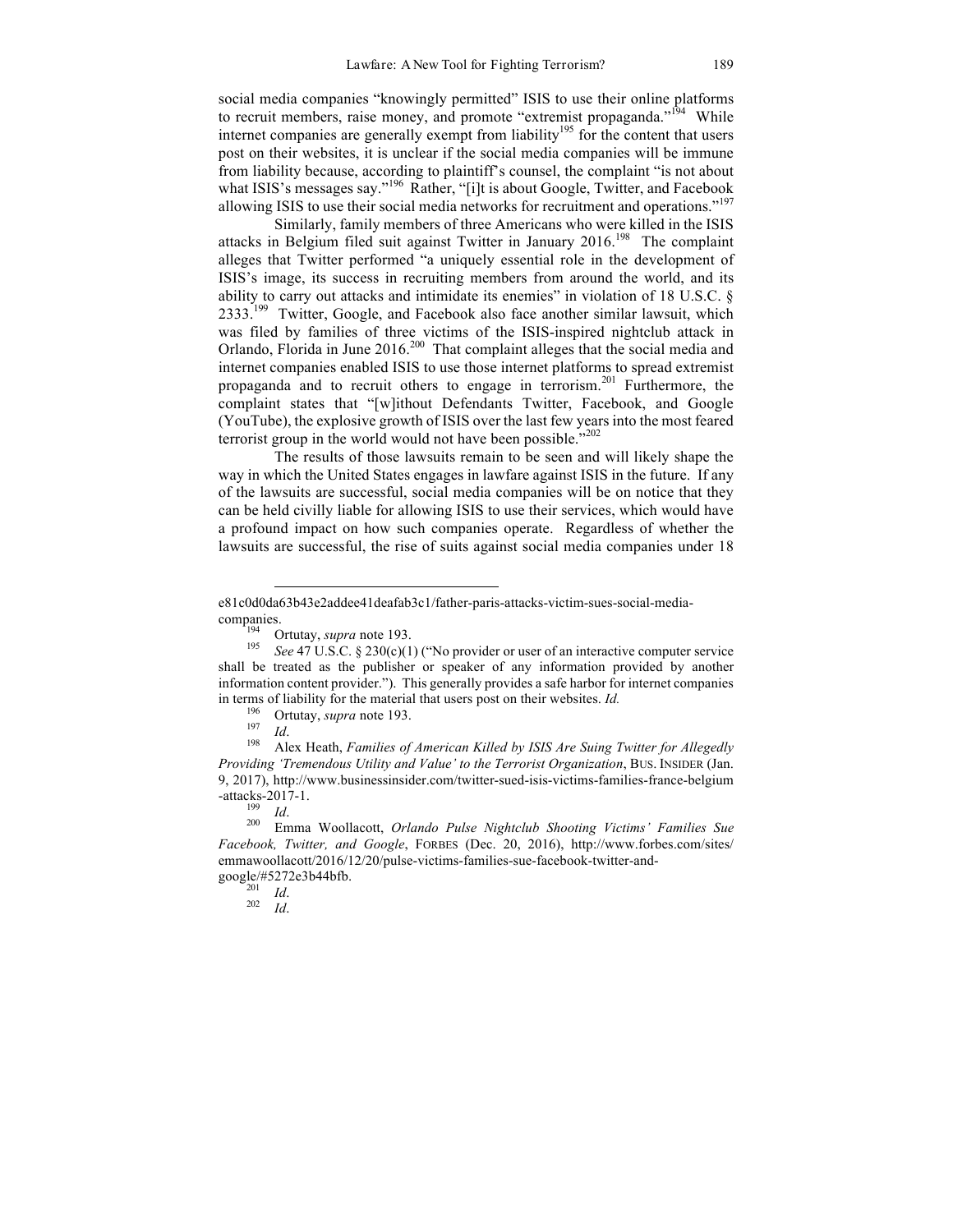U.S.C. § 2333 could very well have a political impact and inspire Congress to take up the issue of whether social media companies should face such liability.

# 2. Legalizing Domestic Lawfare Against ISIS

Congress could easily make legislative changes to help combat ISIS in the lawfare arena by giving terrorism victims a right of action against social media companies who provide material support to ISIS. American courts are already seeing novel legal claims against social media companies for the wrongful deaths of Americans in various ISIS-affiliated terrorist attacks,<sup>203</sup> and such lawsuits may very well continue until the law in this area is settled. That said, Congress can and should consider amending the Anti-Terrorism Act to provide Americans a right of action against social media companies who knowingly provide substantial assistance. Such legislation must be narrowly tailored and must explicitly define what constitutes "substantial assistance" for social media companies to make clear which practices are permissible and which could result in civil liability under 18 U.S.C. § 2333.<sup>204</sup> For example, to be an effective change in law, § 2333 would need to include civil liability for knowingly providing social media account access to ISIS members and those who use their accounts to recruit ISIS sympathizers and to organize or promote terrorist acts.

Not only would amending the ATA provide relief for victims of ISISrelated terrorism, but it would provide guidance for courts which are likely to see more lawsuits against social media companies. More importantly, it would significantly hinder ISIS's recruitment activities, as the group heavily relies on social media for recruitment and promoting its propaganda.<sup>205</sup> If social media companies can be held civilly liable for allowing ISIS members to use their platforms to recruit and organize terrorist acts, it follows that social media companies will take greater steps to terminate or disable ISIS accounts on platforms such as Facebook, Twitter, and YouTube. Disabling ISIS accounts would weaken ISIS by hindering recruitment and organizational abilities both abroad and in the United States. Furthermore, without access to social media to publish and share videos, ISIS would suffer a major setback in its efforts to influence public opinion and gain sympathy from other nations, thereby making it much more difficult to wage lawfare.

#### **B. What the United States Can Do to Trump ISIS**

With the ongoing violence in the Middle East and incessant headlines from American news outlets about airstrikes in Iraq and Syria, there is no shortage of

<sup>&</sup>lt;sup>203</sup> *See supra* Section IV(A)(i).<br><sup>204</sup> 18 U.S.C. § 2333 (2016).<br><sup>205</sup> U.N. Hum. Rts. Council, Rep. of the Independent International Commission of Inquiry on the Syrian Arab Republic, Rule of Terror: Living under ISIS in Syria, ¶ 18, U.N. Doc. A/HRC/27/CRP.3 (Nov. 19, 2014).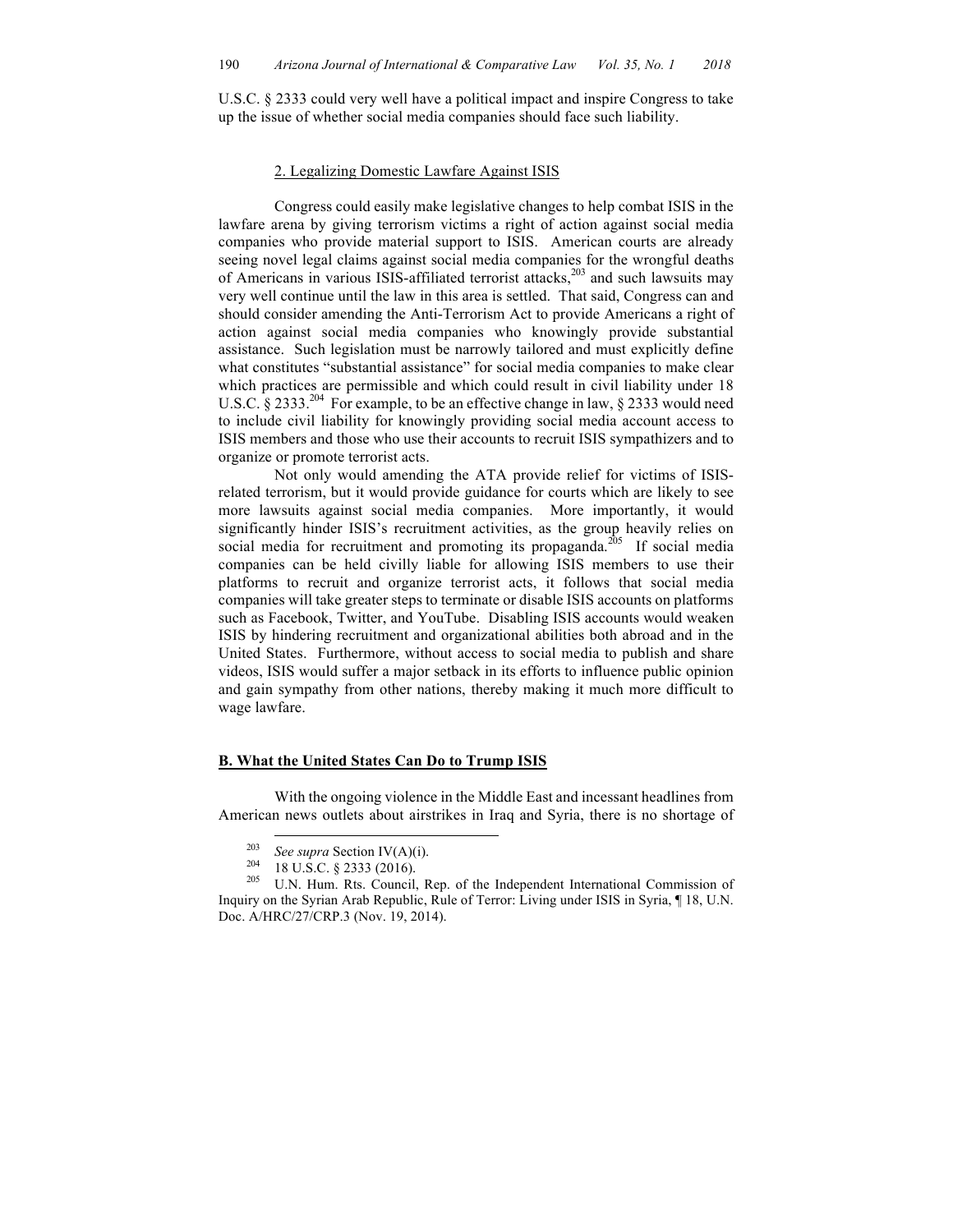proposed solutions to these problems. What follows are opinions about how the United States can and should proceed, based on the successes and struggles of Israel in its conflict with Hamas.

## 1. Waging Lawfare Through the News Media & Public Opinion

A critical step in a lasting and effective strategy to defeat ISIS in a lawfare arena is to win back the American conscience and public support for the use of lawfare against ISIS. This means clearly defining the objective and enemy and persuading the American people that the lawfare actions undertaken are necessary to achieve the objective. The importance of clearly defining the enemy and our objective cannot be overstated. As Barry Goldwater wrote about the Cold War against the Soviet Union, "it seems [to me] that our approach to foreign affairs suffers from a confusion in objectives."<sup>206</sup> Reasonable minds can disagree about what our objective should be in the conflict against ISIS, but to be successful by any measure, a clear objective is necessary. The Trump Administration would do well to develop a message about what that objective is—whether the goal is absolute victory over ISIS, containment of ISIS to particular regions, peacekeeping, or a combination thereof. Regardless of the Trump Administration's chosen objective, the objective must be clear to enable the US government to garner public support in its fight against ISIS, as public support is vital to fostering a lawfare-friendly legal environment.

Although defining a clear objective is certainly a difficult task, defining the enemy may be a greater challenge. This challenge was highlighted in the 2016 presidential election, when Donald Trump and Hillary Clinton each made comments about the conflict with ISIS and sparked speculation and criticism that some characterizations of the conflict would inadvertently harm the United States. For example, Trump repeatedly (and mostly falsely) accused Clinton of failing to use the term "radical Islamic terror," which he argued was critical because "to solve a problem, you have to be able to state what the problem is or at least say the name."<sup>207</sup> In response, Clinton insisted that the term used did not matter and that "we have to defeat radical jihadist terrorism or radical Islamism, whatever you call it—it's the same. But we cannot demonize, demagogue and declare war on an entire religion."208

This disagreement between two presidential candidates not only highlights the disagreement about the terminology used, but highlights a more important point:

<sup>&</sup>lt;sup>206</sup> BARRY GOLDWATER, CONSCIENCE OF A CONSERVATIVE 105 (Regnery Pub. Inc. 1990).

<sup>1990).</sup> <sup>207</sup> Amy Sherman, *Trump: Clinton Won't Use the Term 'Radical Islamic Terrorists'*, POLITIFACT (Oct. 9, 2016), http://www.politifact.com/truth-o-meter/statements/2016/oct/09/ donald-trump/trump-clinton-wont-use-term-radical-islamist-terro/. <sup>208</sup> *Id*.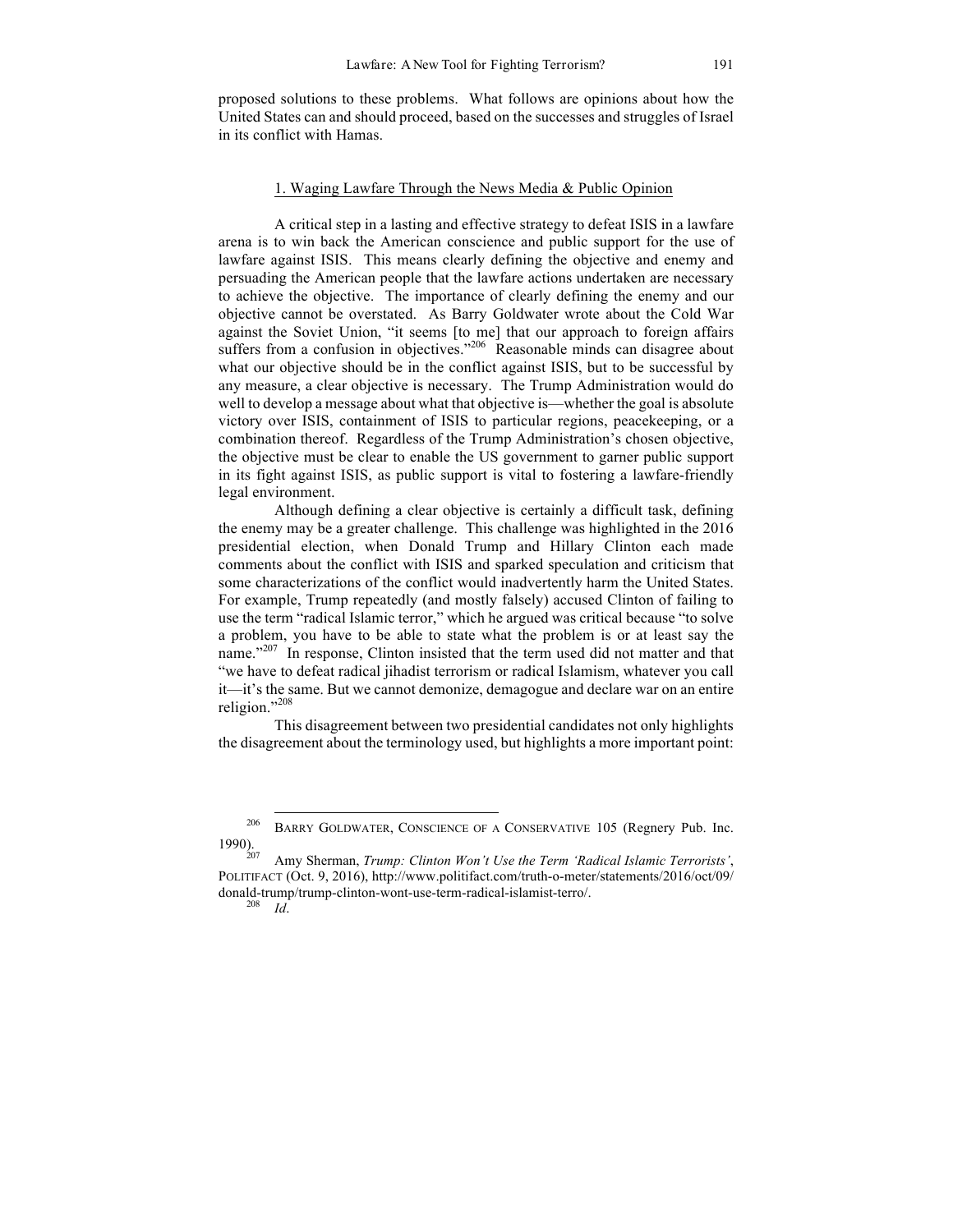if we are not careful with defining the enemy, we could do more harm than good.<sup>209</sup> That said, the Trump Administration's first step in the fight against ISIS can and should be to implement a consistent, deliberate policy to actively distinguish between ISIS militants and Muslims as a whole. This policy could be strengthened by the Trump Administration working with the Associated Press (AP) to adopt the term in its  $AP$  Stylebook,<sup>210</sup> to establish consistency in reporting. By standardizing the terminology for ISIS, the AP could effectively educate the public and limit misunderstandings about whom we are fighting, which would help the United States focus on the objective of defeating ISIS. With the government, news media, and American public using the same terminology and having the same understanding that we are fighting terrorists, not targeting an entire religion—public support for legal measures against ISIS would certainly rise and therefore increase the success of lawfare and in turn, US security.

# 2. Putting the "United" in United Nations

As a permanent member of the UN Security Council, the United States carries the power of a meaningful veto of Security Council resolutions and other actions, which allows it to prevent the passage of any resolution it disagrees with.<sup>211</sup> Each of the other five permanent members (France, Russia, the United Kingdom, and China) has utilized the veto power at some point in history, and each has chosen

 <sup>209</sup> Sherman, *supra* note 207. President Obama succinctly explained the danger in using imprecise terminology: "If we fall into the trap of painting all Muslims with a broad brush and imply that we are at war with the entire religion, then we are doing the terrorists' work for them." *Id.* In 2002, President George W. Bush similarly explained the danger of conflating the enemy (terrorists) with all Muslims: "This great nation of many religions understands, our war is not against Islam, or against faith practiced by the Muslim people.

Our war is against evil." *Id.* <sup>210</sup> The Associate Press has published its *AP Stylebook* since 1953 and has updated the guide for journalists annually. Per the AP, the stylebook "provides fundamental guidelines for spelling, language, punctuation, usage and journalistic style" and "is the definitive resource for journalists." *What is the AP Stylebook?*, ASSOCIATED PRESS, https://www.apstylebook.com/?do=what is (last visited Feb. 10, 2017). Furthermore, the AP has changed terminology in the past to influence politics and public opinion about issues such as illegal immigration. *See* Rachel Weiner, *AP drops 'illegal immigrant' from Stylebook*,*'* WASH. POST (Apr. 2, 2013), https://www.washingtonpost.com/news/postpolitics/wp/2013/04/02/ap-drops-illegal-immigrant-from-

stylebook/?utm\_term=.dc923e18e578 (describing the AP's decision to drop the term "illegal immigrant" from its stylebook as "a victory for immigrant advocates who argue that the term is biased against the people it describes."). <sup>211</sup> *Voting Systems and Records*, U.N., http://www.un.org/en/sc/meetings/

voting.shtml (last visited: Feb. 10, 2017) ("It was agreed by the drafters that if any one of the five permanent members cast a negative vote in the 15-member Security Council, the resolution or decision would not be approved . . . If a permanent member does not fully agree with a proposed resolution but does not wish to cast a veto, it may choose to abstain, thus allowing the resolution to be adopted if it obtains the required number of nine favourable votes.").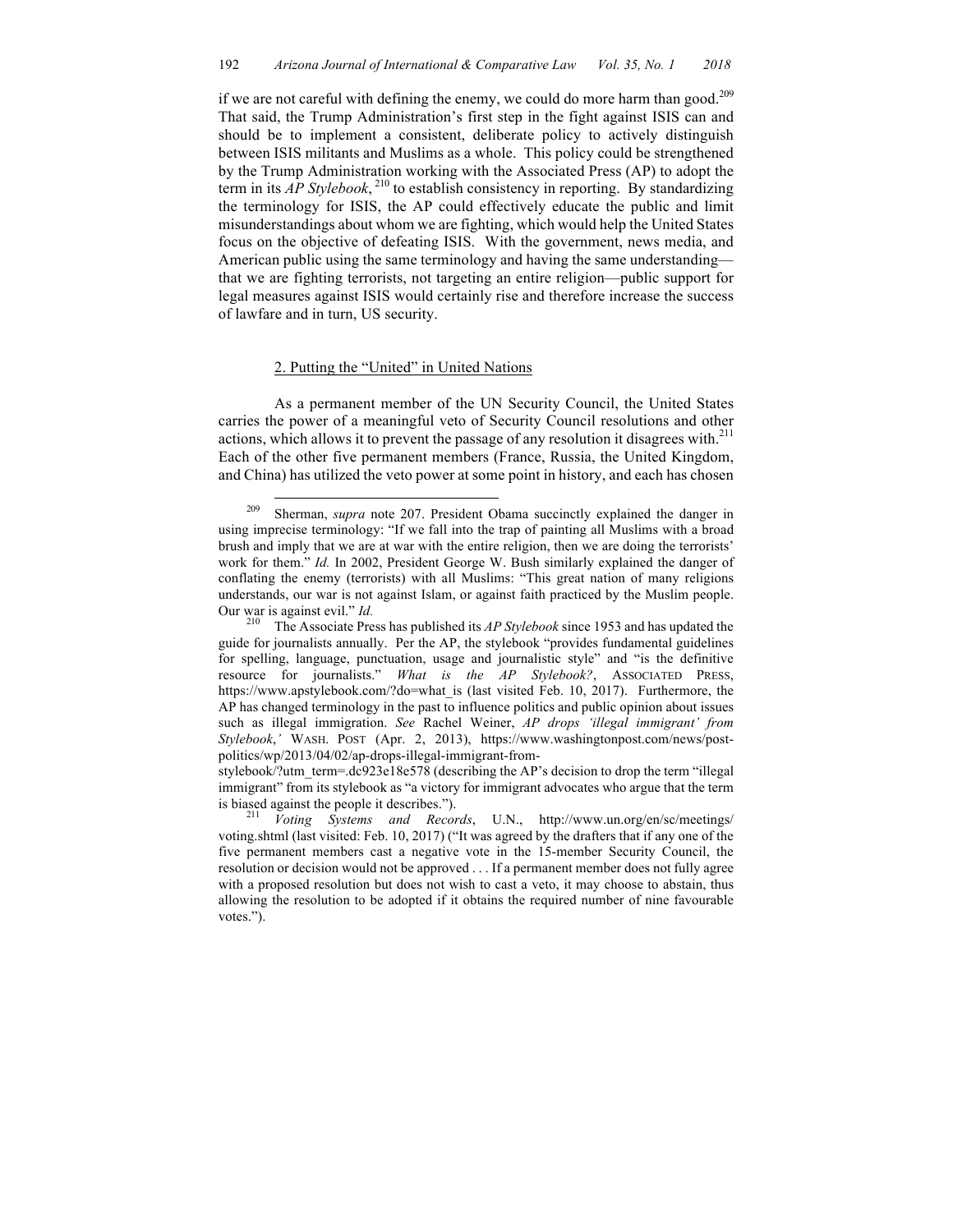to abstain from voting to signify disagreement without preventing adoption of a resolution.212 That said, the United States wields significant influence in the United Nations and can obstruct any Security Council resolutions that are objectionable. Should the Security Council consider a resolution that undermines the American fight against ISIS or that would lend any support to ISIS's cause, the United States can and should use its veto power to demonstrate commitment to debilitating ISIS in every way possible.

Additionally, as a founding state of the United Nations and its greatest financial contributor,  $2^{13}$  the United States should exercise its influence on the United Nations more often. With a new administration and a new UN Ambassador, former South Carolina Governor Nikki Haley, it appears that the United States will be changing its approach to the United Nations.<sup>214</sup> With the warning to "those that don't have our back, we're taking names; we will make points to respond to that accordingly," we can likely expect the United States to seek a more influential role and expect more pressure on its allies at the United Nations. 215 This new approach, if used prudently, could be beneficial to the United States, should the United Nations consider taking action or remaining silent on a matter that would adversely affect the American fight against ISIS. Furthermore, showing increased strength and resolve to defeat ISIS (along with strategic planning) at the United Nations could enable the United States to win the support of allies and unite other countries to assist in the fight against ISIS.

#### **V. CONCLUSION**

The fight against ISIS, like the Israeli fight against Hamas, is already being fought in part in a lawfare theater. While challenging ISIS in international legal venues is unlikely to be successful because of jurisdictional issues, the United States can take steps today to use its own courts to fight ISIS. Obstructing ISIS's use of social media platforms by holding social media outlets civilly liable for providing substantial assistance to the group would dramatically weaken the terrorist group and starve the organization of new recruits. However, success in an American courtroom requires that the law be amended, which requires public support. Taking

<sup>212</sup> *Voting Systems and Records*, *supra* note 211. <sup>213</sup> U.N. Secretariat, Assessment of Member States' Contributions to the United Nations Regular Budget for the Year 2017, U.N. Doc. ST/ADM/SER.B/955 (Dec. 28, 2016) (discussing that for 2017, the US financial contributions amounted to 22% of the UN's budget, and the next largest contribution came from Japan, whose contribution was 9.68% of the UN's budget). <sup>214</sup> Somini Sengupta, *Nikki Haley Puts U.N. on Notice: U.S. Is 'Taking Names'*, N.Y.

TIMES (Jan. 27, 2017), https://www.nytimes.com/2017/01/27/world/americas/nikki-haleyunited-nations.html?  $r=0$  ("You're going to see a change in the way we do business . . . Our goal with the administration is to show value at the U.N., and the way we'll show value is to show our strength, show our voice, have the backs of or allies and make sure our allies have our back as well."). <sup>215</sup> *Id*.